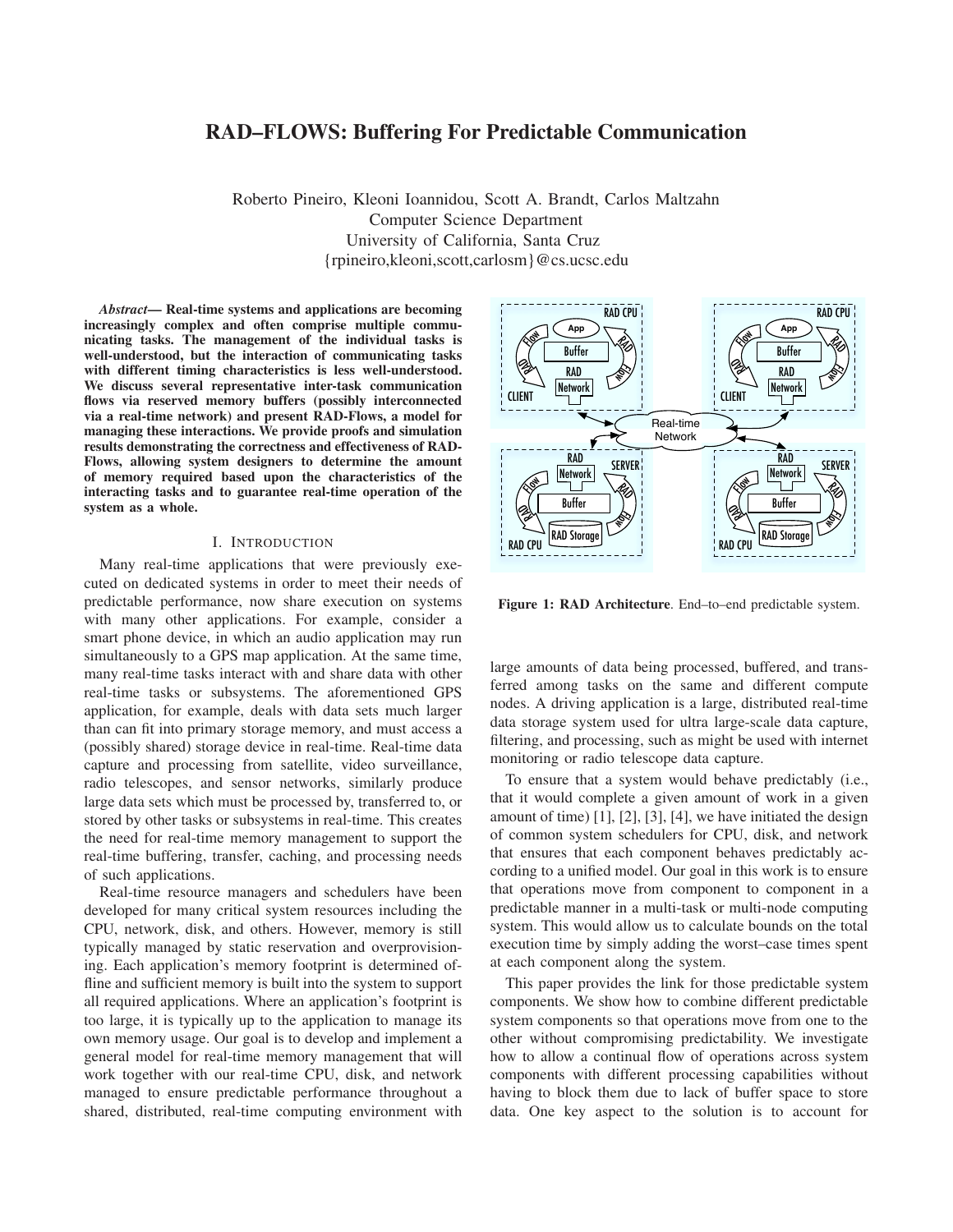buffer space used to communicate between those system components.

Our goal is to provide the tools for system designers to assess how much buffer space is needed—as a function of the processing capabilities of the system components and how this buffer space can be used to facilitate and guarantee commonly used communication patterns between system components. This accounting of buffer space is needed to ensure hard bounds [5] on the overall time that operations will take. Without it, we could potentially delay delivery of data between real-time components, missing overall system guarantees. For example, using a buffer that can only hold one operation at a time would require us to block applications so that each operation is completed before another one is issued, causing significant delays in the overall execution, dropped data, or worse.

In this paper, we address buffer management to enable predictable delivery of data for distributed hard real–time applications and systems. Given system components whose processing capacities are characterized by a processing rate over some time granularity (called period), we provision enough buffer space to guarantee those performance requirements at all times. Applications and system components run continually according to their processing capabilities (i.e., we do not cause blocking). We chose to describe processing capabilities by a rate and period, according to the RAD (Resource Allocation/Dispatching) model [1], [2], [3], [4], which we already use for CPU, disk, and network resource management. We call our memory management model RAD-Flows, which are designed for end–to–end predictable systems as illustrated in Figure 1.

To the best of our knowledge, RAD-Flows provides the first general framework describing predictable flows of data between components with predictable behavior. We capture a wide range of commonly used communication patterns between communicating tasks or system components. We address simple buffering where data moves from a component to another through a shared queue and buffering for I/O storage operations for which there is a response correlated to each request. For the latter, we distinguish between direct communication, where responses are produced by a predictable system component directly, and indirect communication, which allows the memory shared by the system components that communicate to produce responses using mechanisms such as prefetching and write-back. Our model also applies to systems of multi-level storage hierarchies.

The main contributions of this paper are:

a) A formal definition of predictability for both system components and communication between such components. (Section III).

b) The RAD-Flows model, which consists of a set of basic communication patterns that we show can be combined to describe communication patterns commonly seen in practical scenarios (such as simple buffering, direct, and indirect communication). (Section IV).

c) Theoretical analysis of the RAD-Flows model. We relate the buffer space needed for a certain communication to the processing capabilities of the communicating components and to the time that it would take for this communication to complete. Calculating the time of completion of an operation is useful as some applications may impose bounds on that time. (Section V).

d) Algorithms that use the RAD-Flows model to provide predictable communication together with proofs of their correctness for all types of communication: simple buffering, direct, and indirect. (Section VI.)

e) A simulation of a system that verifies our proven bounds on buffer space for the RAD-Flows model while it also helps close the small gap (calculated in our analysis to be a small constant factor) between our solution and the optimal buffer allocation. To construct this simulation we provide insight in what would cause a worst-case execution (which is what we try to trigger). Note that this simulator can be extended in the future to model an end-to-end workload execution for more complex systems. (Section VII.)

Finally, the RAD-FLOW model is extensible and reusable. It can be easily extended to accommodate other communication behavior and the components in the model and analysis can be reused for analyzing other systems involving buffer management and flows (*e.g.* buffer–cache, remote/local copying services, RAID controllers, etc.).

## II. RELATED WORK

The design of inter-task communication for hard real-time systems is challenging. Our goal is to find the maximum bound on the time needed to deliver operations throughout a set of inter-communicating task or nodes with predictable behavior. In our system, operations in the form of requests are delivered and executed. Then they are transformed into responses which are delivered back. The ability to consume/produce operations of each task/node is characterized by their maximum (or minimum) production (or consumption) rate over period of time. We have opted to compute the maximum bound as the summation of the maximum execution time throughout each component along the path. To do so our design must eliminate any dependency between components along the path. These dependencies are introduced due to lack of space to capture data or due to lack of operations readily available in the buffer for consumption. We are ensuring that there is always sufficient space to store operations or data that is available for consumption so that tasks do not block. Note that such blocking would have caused undesirable dependencies which could also lead to missing deadlines.

In our approach, we avoid blocking real-time tasks that are capable of producing (or consuming) specific amount of operations in a given amount of time. We have provided a model that enables system designers to identify the maximum bound on the time operations take to move from component to component. Also, we identify the minimum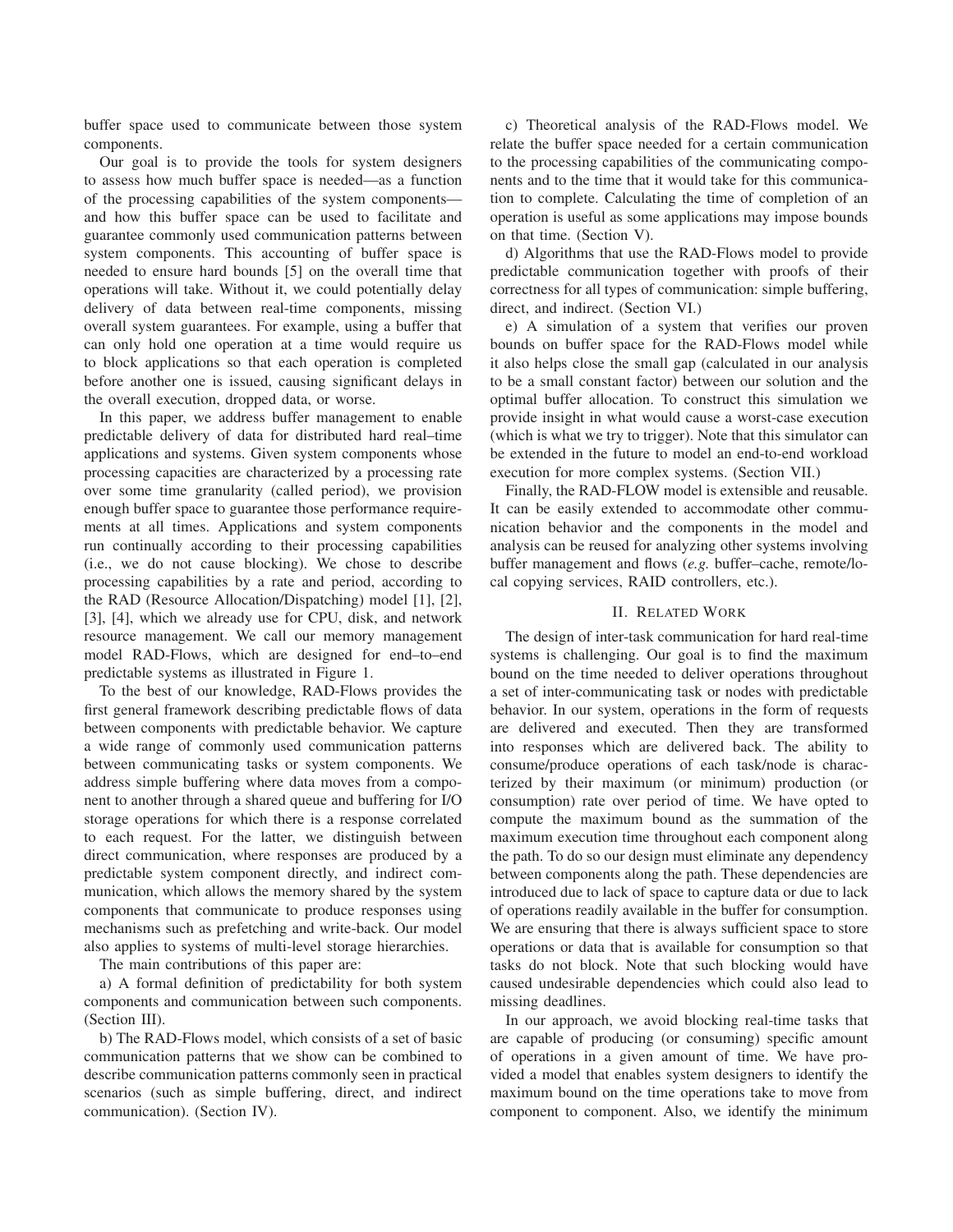buffering space needed to enable each node to process operations at its own rate without having to block tasks/nodes. In the following we will provide a detailed comparison of our contributions to most related existing work.

Asynchronous communication between real-time tasks have been subject of study by [6]. Their work has focused on non-blocking real-time tasks communicating through shared memory by avoiding blocking introduced due to mutex, semaphores, etc. Our approach is complementary to their approach. In our case, we avoid tasks from blocking by providing sufficient resources to store data or by feeding enough data into the buffer to keep the consumer busy. We explore two cases where the producer does not have to block due to lack of empty space to store data (the consumer is allowed to stop without under flowing the buffer), and the case where neither the producer nor the consumer have to stop due to lack of empty space, or lack of operations to consume in the buffer, respectively. The techniques presented in [6] can be applied on top of our analysis to deal with shared memory accesses, while nonblocking is preserved.

Characterizing the amount of time operations remain in the buffer, and the buffer space needed to enable intertask communication have been subject of study by queueing theory [7]. However, traditional queueing theory does not take into consideration task's period. Although further development of queueing theory for real-time [8] do account for timing considerations, the analysis is focused to task with specific inter-arrival and service time distributions. In our approach, we are particularly interested in bounding the worst-case time operations remain in the buffer between a pair of communication tasks. Those results apply to chains of more than two tasks/nodes as well. Also, we are interested in the wost-case buffering space (maximum queue size or minimum buffer space needed) in order to avoid blocking the inter-communicating tasks. Our analysis is independent of inter-arrival or service time distribution. Furthermore, although queueing theory might be used for predictable communication for soft performance guarantees, our main concern in this paper is to provide hard performance guarantees needed by hard real-time applications. Finally, in our design we accommodate for more complex communication patterns that emerge in practical scenarios in the context of predictable I/O storage access. In some of our analysis we need absolute assurance that no buffer overflow (or underflow) ever occurs. Also, we characterize scenarios where operations aren't removed from the buffer until acknowledgements for completion from a remote component have been received. To our knowledge, those are not captured by any analysis provided by related queueing theory results.

Pipelined systems have been studied before by [9], however they focus on the problem of schedulability of tasks. We aim at providing an alternative approach, where we explore composition of task/node by implementing a common interface characterizing production/consumption over a specific amount of time (period). The communication pattern that is considered in [9], corresponds to one of the communication patterns that we consider, called the loop. In addition, we also look at other communication patterns that occur when intermediate components are involved in the communication. We also account for more complex communication patterns that emerge in practical scenarios in the context of predictable communication for I/O storage, such as waiting for acknowledgement before releasing operations from the buffer, proactively moving data closer to the application through pre-buffering, and postponing processing of operations, etc.

Similarly to the pipeline approaches [9], we are envisioning an end-to-end system that performs predictably. In contrast to improving utilization and studying schedulability as in [9], we focus on providing a system that is composable through a common interface that will provide hard guarantees. Our idea is to enable system components which enforce predictable behavior, characterized by a common interface, to be plugged into the system and provide end-to-end hard performance guarantees. In particular, our model can be combined with existing work [2], [4], [1], [3] to implement an end-to-end system that enforces hard guarantees while all processing capabilities are no longer expressed by deadlines but by a representation called RAD [2]. We focus on RAD characterizations for the performance of the system components because of the flexibility it introduces while managing resources:it separates rate of resources needed for execution from the point in time when those resources are needed. This enables us to vary these two components independently, while allowing concurrent support of non real-time tasks, as well as real-time tasks with needs for hard and soft performance guarantees. RAD scheduling has been proved useful for CPUs [1] and DISKs [4], [3] as it provides flexible management of resources and has improved performance on those devices, while ensuring hard performance guarantees. Similarly, Shewmaker et al. [1] incorporates RAD based schedulers for networks. Our work is the missing link that will allow construction of an end–to–end system that uses RAD throughout as illustrated in Figure 1. Since each of the RAD components of these systems has better performance compared to related work, our careful accounting of buffering needed for communication of these components is expected to lead us to an end-to-end system that does not over provision resources while it guarantees the performance needs of applications.

Predictable communication for soft real-time (as well as best–effort) applications has been an extensive area of research, specially for multimedia [10], [11], [12], [13], [13]. The communication patterns presented in this paper have been explored before, in the context of soft performance guarantees. However, we are particularly interested in developing models that enable hard performance guarantees needed for hard real-time tasks/nodes. For that, we need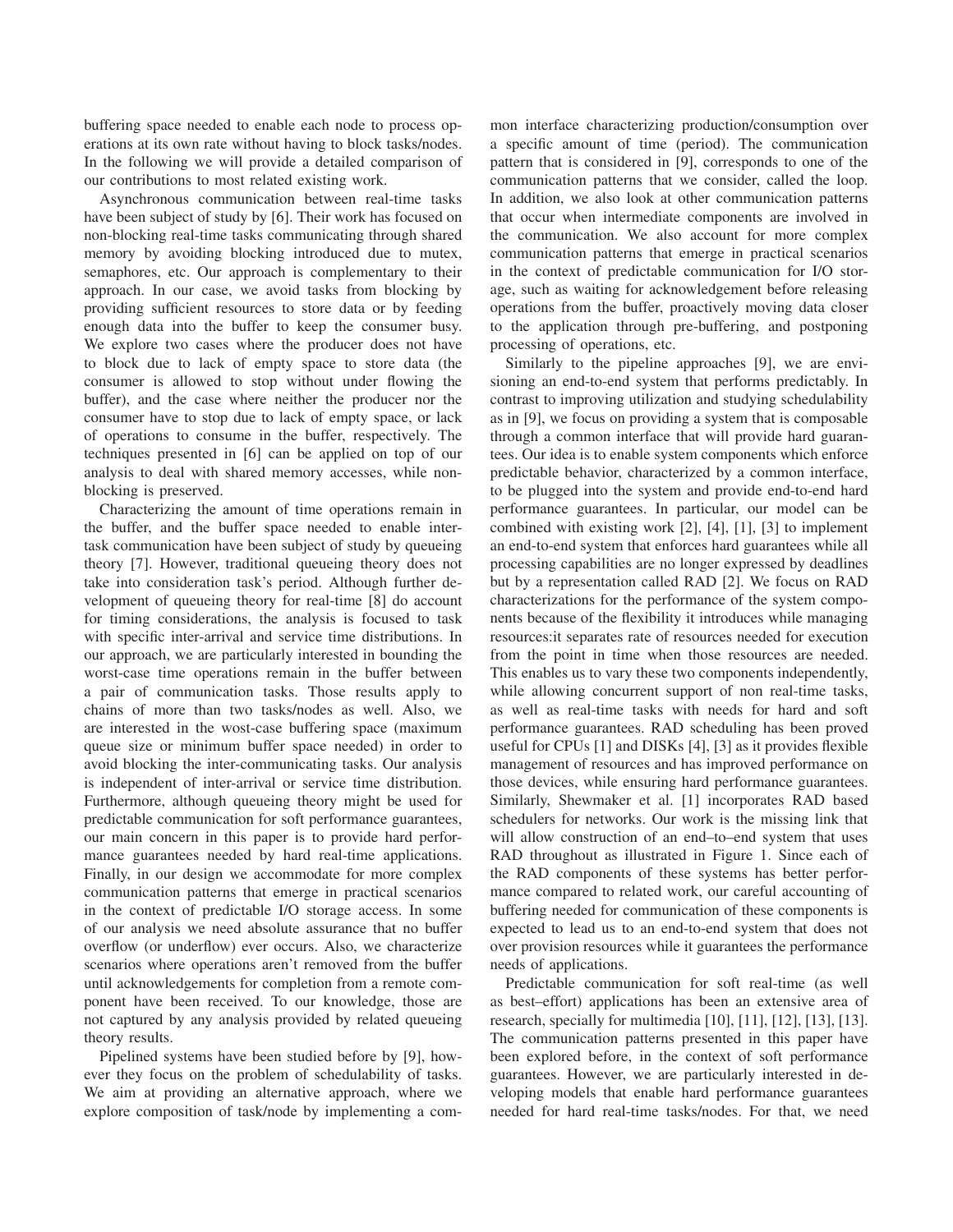detailed models, based on formal analysis that characterize the fundamental interactions which emerge between intercommunicating tasks/nodes. We build upon these models in order to provide hard performance guarantees along the composition of these primitive communication patterns. This allow us to build more sophisticated communication patterns (such as pre-buffering, waiting for acks) which also provide hard performance guarantees.

# III. PREDICTABLE COMMUNICATION

We consider a system of nodes that directly communicate by sharing buffering components. We explore how this communication should happen to enable the nodes to continuously process operations at their specified processing capabilities without having to stop. We ensure continual flow of operations by accounting for sufficient buffer space without allowing buffer overflow. Data related to operations may remain in the buffer while still needed by applications. The amount of buffers needed is described by a parameter that we call *buffering space*. Each operation's data is maintained in the buffering component for some time that we call *buffering time*. More formally, a *predictable* node (or component) is capable of processing operations according to its processing capabilities. These capabilities characterize the amount of operations that might be processed within some amount of time. We consider predictable nodes and we want to enable predictable communication, formally defined as follows:

**Predictable Communication** A communication between two predictable nodes is predictable if there is enough finite buffer space available in their shared buffering component to accommodate data produced while both nodes are allowed to operate according to their processing capabilities, without having to stop and no useful data ever gets lost.

In Subsection III-A, we describe how we model each node's processing capabilities. In the following subsections, we formalize different predictable communication patterns commonly seen in practice. The communication we consider include simple buffering, direct communication during which an application gets responses directly produced by the system, and indirect communication where an intermediate node (which could be the buffer itself) get involved in the communication and produces responses asynchronously. We describe those communication patterns in detail in the following sections.

# *A. RAD Based Resource Management*

The RAD (Resource Allocation/Dispatching) model initially was introduced to manage CPU [2] and later extended to manage disks [3], [4]. This model provides the foundations for predictable resource management by decoupling how many resources are needed, from when those resources are needed.

The model initially introduced device time utilization as the metric for guaranteed performance. This makes sense for system components such as disk and CPU, but for buffers the RAD metric is rate of operations that can be produced or consumed and the period (time) when this rate must be enforced. Hence, according to RAD for buffers, if a node produces operations with rate *r* over periods of length *p*, then *rp* operations are produced during any period. We use RAD (rate and period) to characterize the processing capabilities of nodes in the system.

# *B. Simple Buffering*

Let *N* and *M* be two nodes that *communicate by simple buffering*. *N* produces operations (according to its processing capabilities, RAD*N*), and those are consumed by a node *M* (according to its processing capabilities  $RAD_M$ ) who does not need to send responses. Until the later happens, the data associated with those operations is maintained in the shared buffers between *N* and *M*. This data occupies some buffering space *B* and each data stays in the buffer for some buffering time *T*. We need to relate  $RAD_N$ ,  $RAD_M$ , *B*, *T* for the above communication to be possible. The relationship given by a solution to predictable simple buffering would be most valuable if optimal (i.e., it would provide minimum buffer space).

**Predictable Simple Buffering Problem** Given two predictable nodes *N* and *M* that communicate by simple buffering, our goal is to specify a relation between the processing capabilities of *N* and *M*, buffering space, and buffering time that makes this communication predictable.

# *C. Direct Communication*

We define *direct communication* between two nodes as follows: A node a node *N* produces operations according to processing capabilities RAD*<sup>N</sup>* and expects responses according to possibly different processing capabilities RAD<sup>'</sup><sub>N</sub>, with a maximum time separation *Tmax* between these two events. Let *M* be the node that consumes the operations produced by *N* according to its processing capabilities RAD*<sup>M</sup>* (that may be different than RAD*N*). Then *M* produces the corresponding responses according to processing capabilities  $RAD'_{M}$ . There are two cases to consider:

- **Short–Term:** *M* consumes the operations and produces responses immediately without any other system component being involved. Then  $\text{RAD}_M = \text{RAD}'_M$ .
- **Long–Term:** *M* contacts other system components before it responds. Then, it is possible that  $RAD_M \neq$ RAD! *M*.

Between the time an operation is produced by *N* and a corresponding response is received by *N*, all related data are kept in the buffering component that is shared between *N* and *M*. To allow predictable direct buffering (formally described below), we need to relate the processing capabilities of *N* and *M* to buffering space *B* and buffering time *T*. An optimal solution would require minimum buffering space.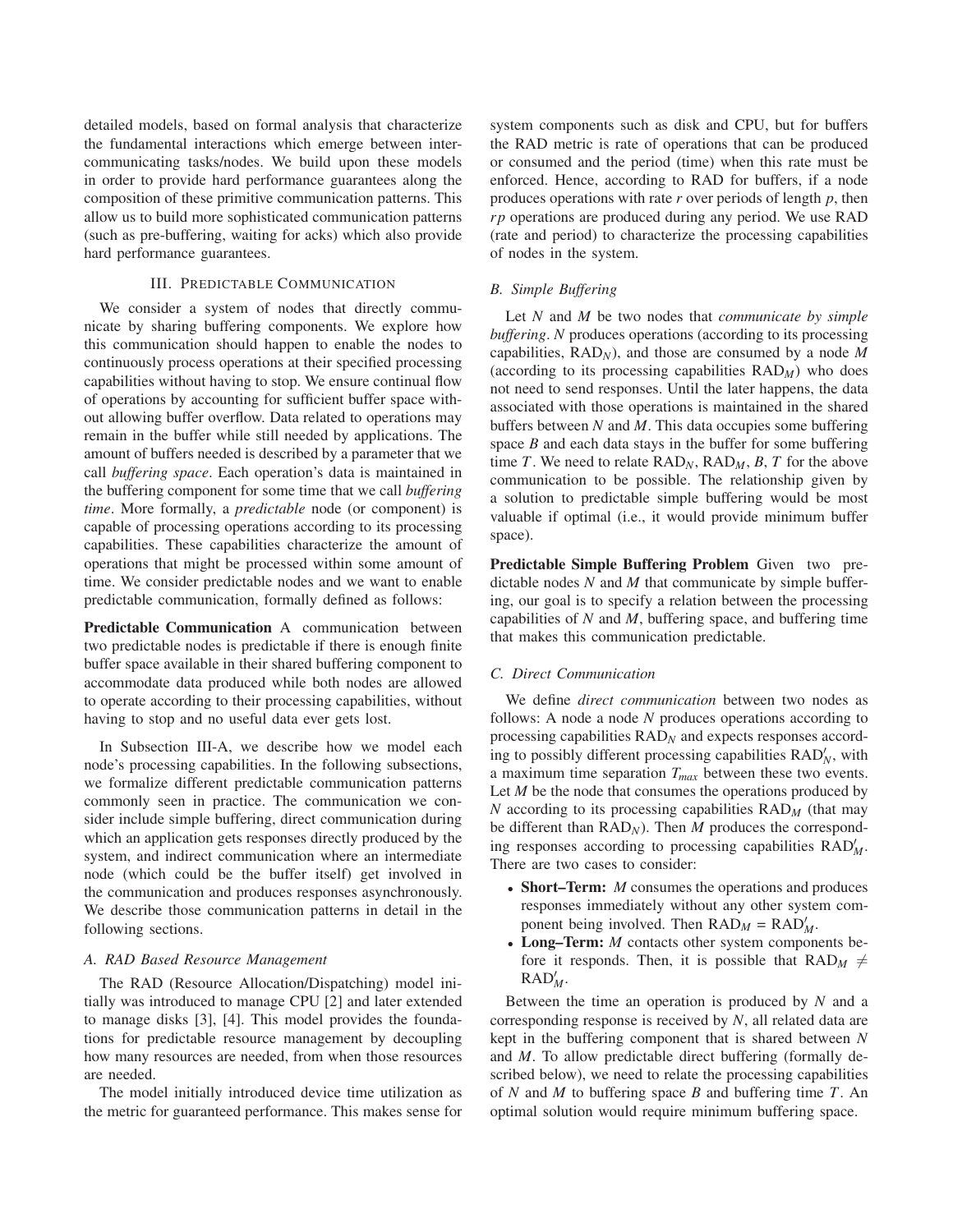**Predictable Direct Buffering Problem** Given two predictable nodes *N* and *M* that communicate by direct buffering, our goal is to specify a relation between the processing capabilities of *N* of producing operations and receiving responses, the processing capabilities of *M* of consuming operations and producing responses, buffering space, and buffering time  $T \leq T_{max}$  that makes this communication predictable.

# *D. Indirect Communication*

Let *N* be a node that initiates an indirect communication with node *M*. Node *N* produces operations that initiate responses not produced by *M* but by the buffering component itself, that we call *intermediate node O*. There are two specific instances of indirect communication we will explore: pre-buffering and post-buffering.

*1) Pre-buffering:* Consider a node *N* that initiates operations and expects some amount of responses above some threshold according to its processing capability RAD*N*, with a maximum time separation *Tmax* between these two events. If the system supports pre-buffering, then data is fetched into the buffering component by node *O* that can produce those operations and present them to node *M* before *N* requests the corresponding data. For this to be possible, we assume that the required data by *N* is known in advance (*predictable access*, e.g. multimedia applications).

Let *pre-buffering time* correspond to the time that data in *M* is fetched by *O* before *N* is allowed to request it. Let *response time T* be the maximum time it takes for *N* to get a response to an operation ( $T \leq T_{max}$ ). Let *pre-buffering space* correspond to the amount of data in *M* that is fetched by *O* before *N* is allowed to request operations. The *buffering space* is the maximum buffer size needed at any time during the procedure of pre-buffering. Our goal is to specify how much data and when it should be prefetched by *O* to satisfy the requirements presented by applications while taking into account the system's capabilities described by the processing capabilities of *O*.

**Predictable Pre- Buffering Problem** Given two predictable nodes *N* and *M* and intermediate node *O* such that *N* initiates a pre-buffering operation served by *M*, our goal is to specify a relation between the processing capabilities of *N*, *M*, and *O*, buffering space, pre-buffering space, pre-buffering time, and response time  $T \leq T_{max}$  that makes this communication predictable.

*2) Post-buffering:* Consider a node *N* that initiates operations and expects responses according to some processing capability RAD*N*, with a maximum time separation *Tmax* between these two events. If the system supports postbuffering, then data is stored into the buffering component and an intermediary node *O* consumes those operations and responds to *N*. Eventually, *M* receives this data by operations initiated by *O* (e.g. real-time data capture).

Let *post-buffering time* correspond to the time that data in *M* are stored by *O* after *N* created it. Let *response time T* be the maximum time it takes for *N* to get a response to an operation ( $T \leq T_{max}$ ). Let *post-buffering space* correspond to the maximum amount of data temporarily stored by *O*. *Buffering space* is the maximum buffer size needed at any time during the procedure of post-buffering. When studying the problem of post-buffering, we would like to specify how much data and when processing of data will begin by *O*.

**Predictable Post- Buffering Problem** Given two predictable nodes *N* and *M* and an intermediate node *O* such that *N* initiates a post-buffering operation served by *M*, our goal is to specify a relation between the processing capabilities of *N*, *M*, and *O*, buffering space, post-buffering space, post-buffering time, and response time  $T \leq T_{max}$  that makes this communication predictable.

# IV. RAD-FLOWS MODEL

This section introduces the RAD–Flows model that characterizes flow of operations across components with predictable behavior. In the following subsections, we describe how RAD (rate and period) characterizes the processing capabilities of predictable nodes. Then, we introduce the producer–consumer model, which is the core element used to model how information moves throughout system components under worst–case conditions. We show how to chain together producer–consumer models to create flows, which are higher level communication abstractions. Finally, we group flows to create the loop which characterizes how correlated requests/responses move vertically across various system layers.

# *A. RAD Performance Interface*

Each predictable component's processing capabilities are described by its RAD interface which consists of two RAD characterizations ( $RAD_{in} = (r_{in}, p_{in})$ ,  $RAD_{out} = (r_{out}, p_{out})$ ) and an upper bound for buffering time, *Tmax* (i.e., bound on time between arrival and departure of operations from the component). RAD*in* describes the rate and period of information going in the component. RAD*out* describes the rate and period of information going out of the component. In particular, the component may receive with up to, but no more, than  $r_{in}p_{in}$  operations per period  $p_{in}$  and it may generate up to, but no more, than *rout pout* operations per period *pout* . This RAD interface applies to every component introduced in this section.

#### *B. Producer–Consumer Model*

The *producer–consumer model*, illustrated in Figure 2 (a) which characterizes unidirectional communication between a producer and a consumer. It consists of a *producer*, a *consumer*, and memory buffers used to deliver operations between them. A producer (or consumer) might be a software or hardware component, (logical or physical) capable of producing (or consuming) operations with predictable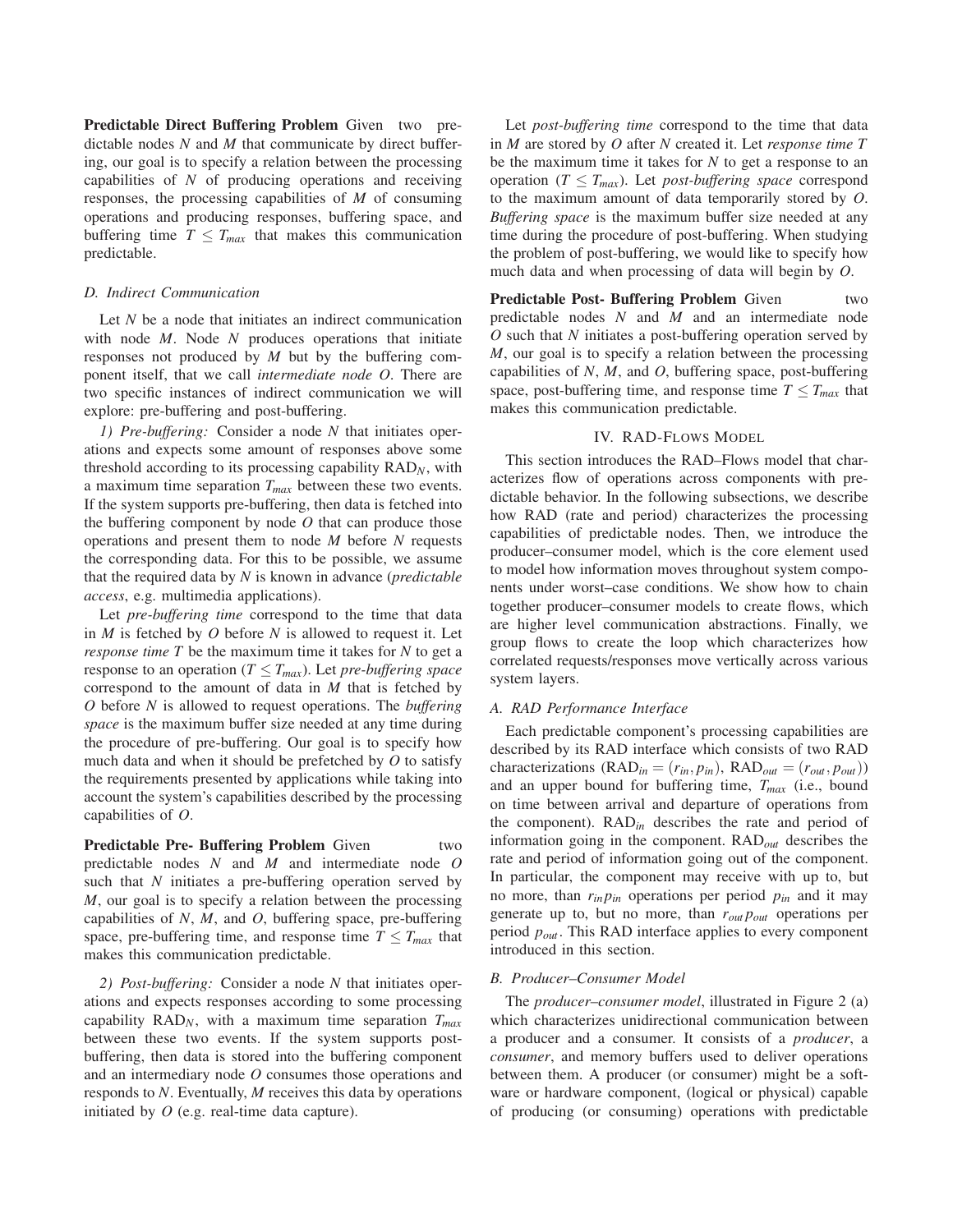

**Figure 2: Modeling Operation Flows:** The producer–consumer, characterizes operations moving across components. A flow, comprised of one or more producer–consumers joined together, characterizes how operations move across a component. A loop correlates requests/responses.

behavior according to its processing capabilities RAD*in* (or RAD*out* for the consumer). Operations produced by the producer are stored in buffers while being delivered to the consumer. When the consumer consumes an operation, its relate data is removed from the buffer.

Many communication patterns, commonly used across different systems, can be modeled by the producer–consumer model. From all those cases, we extracted three basic patterns which are repeated across many configurations. We call those *(communication) building blocks* and they are presented in Table I.

The building block called TRANSFER serves queuing operations between components with possibly different processing capabilities. The producer never stops (or blocks) due to lack of space but it is allowed to produce operations with a variable rate up to a certain upper bound specified by its processing capabilities. Note that this case, the consumer is allowed to stop if no data is available due to the producer's possibly reduced production.

The building block PRE–BUF describes how early and how much data needs to be prefetched to meet a consumer's minimum processing capabilities. The producer never stops (or blocks) due to lack of space and it produces operations according to a fixed rate specified by its processing capabilities. The consumer never stops (or blocks) due to lack of available operations to consume. The later will never happen due to the fact that we allow certain operations to accumulate in the buffer before initiating consumption and also the producer never stops. We use PRE–BUF to solve pre-buffering.

Finally, the WAIT building block is an extension of the TRANSFER building block which allows data to reside in the buffer after they have been consumed in anticipation of some additional event to happen such as receiving an acknowledgment confirming successful completion of the operation. An example would be waiting for an acknowledgement confirming that a write has been stored in the remote storage device. The buffer space needed for the WAIT building block depend on the maximum amount of time the corresponding responses take to arrive (i.e., time to serve the operation on a remote system). This time may depend on factors such as system topology. We defer the analysis of the WAIT building block to future work that considers buffers in memory hierarchies. The buffering time and space of TRANSFER and PRE-BUF is analyzed in Section V.

| <b>Building Block</b> | Description                                                                                                                                                                     |
|-----------------------|---------------------------------------------------------------------------------------------------------------------------------------------------------------------------------|
| <b>TRANSFER</b>       | accounts for buffering (or queuing) space, and worst-<br>case queuing time while moving operations across<br>components with possibly different RAD processing<br>capabilities. |
| PRE-BUF               | accounts for pre-buffering time and space, in order<br>to meet the minimum performance requirements of<br>a consumer.                                                           |
| WAIT                  | accounts for buffer space needed while retaining<br>operations in the buffering components.                                                                                     |

**Table I: Basic building blocks:** Typical producer–consumer instances used by I/O buffer–cache.

## *C. Flow of Operations*

Flows, depicted in Figure 2(b), describe the path of operations as they move through the system: into a component, out of a component, or across one or more internal or external components. Each flow is comprised of one or more stages, each modeled by a building block. Flows capture different behavior throughout the path of an operation (*e.g.* transferring requests, waiting for responses, etc). Figure 2(a and b) illustrates two commonly used flows consisting of one and two stages, respectively. For example, the one stage flow might be used to characterize operations moving from one component into another where resources are relinquished immediately after transferring operations (e.g. when I/O updates are directly transferred into a local storage device). In contrast, the flow with two stages might be used to characterize data moving into a component which may take some time to relinquish the resources (eg. where I/O updates remain in the buffer until an acknowledgement is received back from the remote storage device).

**Space and Time Requirements:** The buffering space needed for a flow consisting of *n* building blocks, *bi*, for  $i \in [1, \ldots, n]$ , is given by the sum of the buffers needed by each building block,  $\sum_{i=1}^{n} \text{Buffering Space}(b_i)$ . Similarly, the buffering time of the flow is given by the sum of the buffering times of its building blocks,  $\sum_{i=1}^{n} \text{Buffering Time}(b_i)$ .

## *D. Request–Response Loops*

Our next level of abstraction is a Request–Response loop which uses flows to construct bidirectional communications between components. *Request–response loops* characterize how requests move from a requestor down to a responder,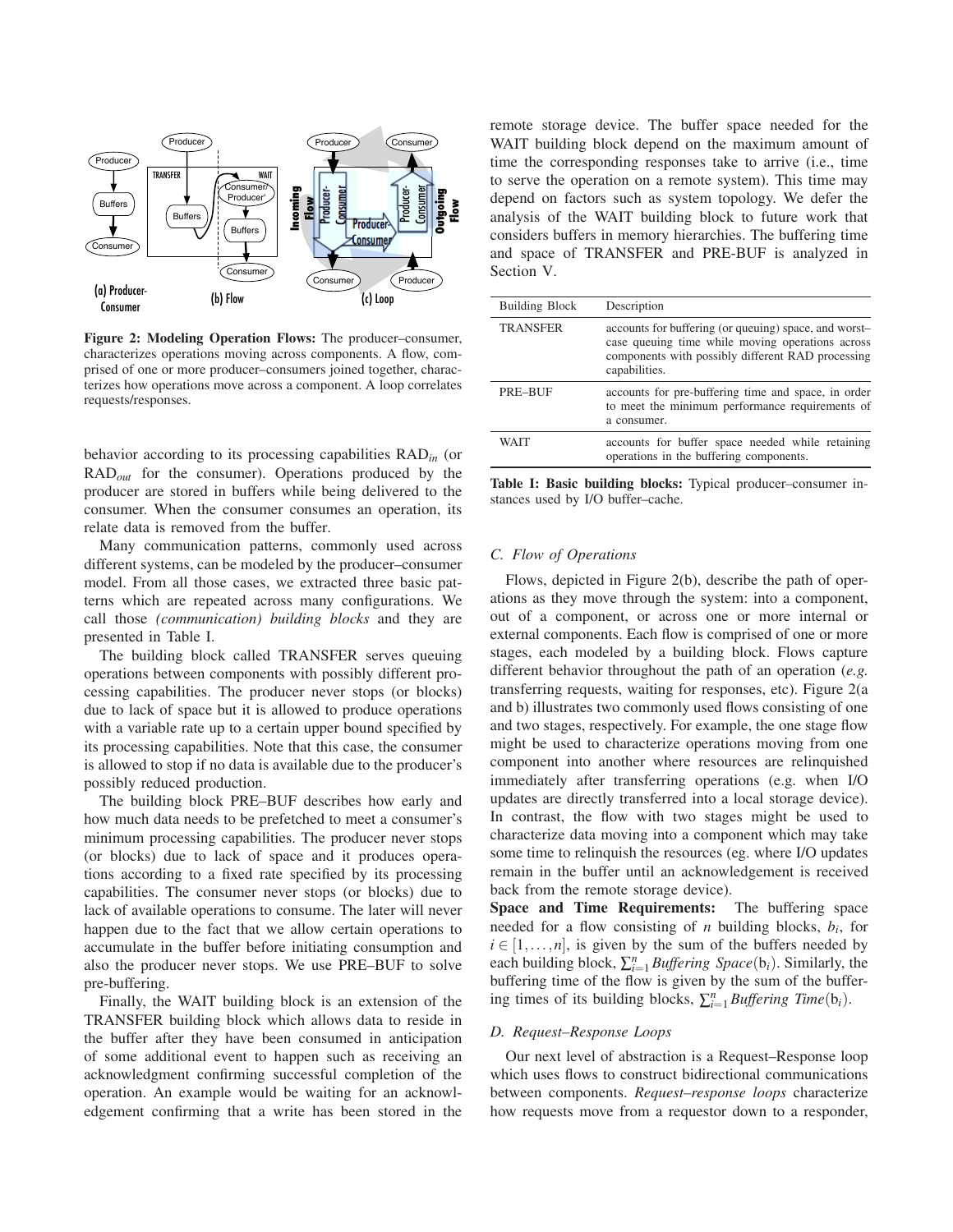where requests are turned into responses and then these responses move back to the requestor. The *requestor* generates requests and consumes responses, and the *responder* consumes requests and turn them into responses. The requestor (as well as the responder) might be a hardware, software, or system component. Requests (as well as responses) are operations which may have associated data in either direction or both directions at the same time.

The RAD interface of the loop consists of four RAD performance descriptions. The first two characterizes operations moving in and out of the loop from the requestor on top of the loop. The remaining two characterize operations moving in and out of the responder. Loops consists of two flows chained one after the other, as shown in Figure 2(c). The first flow consists of two chained building blocks characterizing (vertical and horizontal) the flow of data in one direction and the second flow is the building block characterizing the flow of data in the opposite direction. The buffering time of the loop, characterizes the maximum time separation between the point requests arrive into the loop (produced by the requestor) and when responses come out of the loop (consumed by the requestor).

Request–response loops are used to model direct unidirectional as well as bidirectional data transfer. This might particularly useful in direct I/O reads/writes/read–writes. The loop might be used to model stateful delivery of operations as well. Finally, loops can be combined to form hierarchies of loops that can model indirect communication as we show in Section VI.

**Space and Time Requirements:** The buffering space needed for a loop consisting of *n* flows (flow<sub>*i*</sub>, for  $i \in$  $[1, \ldots, n]$ ) is given by the sum of the buffers needed by each flow,  $\sum_{i=1}^{n}$  *Buffering Space*(flow<sub>i</sub>). Similarly, the buffering time of the loop is given by the sum of the buffering times of its flows,  $\sum_{i=1}^{n}$  *Buffering Time*(flow<sub>*i*</sub>).

#### V. ANALYSIS OF BUILDING BLOCKS

In this section, we analyze buffering time and space of the basic building blocks. Periods of the producer (or consumer) start immediately after the producer (or consumer) starts operating. The beginning of a period is marked by the end of the previous period but no periods overlap (i.e., if the  $i^{th}$  period starts at time  $t_i$ , then this period is  $[t_i, t_{i+1})$ ). Considering a set of operations that could be consumed during a period of the consumer (according to its processing capabilities), those are guaranteed to be consumed during that period only if they are available to the consumer at the beginning of the period. The consumer may consume operations that are arriving after the beginning of its periods but this is not guaranteed.

In the following analysis, we assume that both producer and consumer start operating at the same time. This ensures that initially, the periods of the consumer and the producer are aligned. This may not be possible for all practical scenarios as in some cases, a producer could start operating before a consumer starts. To deal with this case, we can keep in a separate buffer all operations produced by the producer until the consumer is ready to start operating. Then we would release the operations of the producer from that buffer in the same order and distribution as produced earlier. This shifting of operations produced (by the difference between the starting time of the producer and consumer) would cause initial alignment of the periods of the consumer and producer. Hence, using our analysis that works given initial alignment we can solve all cases of unaligned periods by adding this special buffer to capture the data produced while the consumer is not operating. Due to lack of space we only present sketches of some proofs in this section, and we refer the reader to [14] for the formal proofs.

#### *A. Analysis of TRANSFER Building Block*

In this section, we perform the analysis of the TRANS-FER building block. A producer *P* produces operations with processing capabilities  $\text{RAD}_p = (r_p, p_p)$  (i.e., it produces at most  $r_p p_p$  operations at each of its periods of length *pp*) and a consumer *C* consumes operations with processing capabilities  $\text{RAD}_C = (r_C, p_C)$  (i.e., it consumes at most  $r_C p_C$ ) operations at each of its periods of length  $p<sub>C</sub>$ ). Next, we describe the relation between RAD*P*, RAD*C*, the buffering space *B* and the buffering time *T* of the TRANSFER building block.

Although the periods of a producer and a consumer may differ arbitrarily, this is not the case for their rates. The consumer must consume at least what is produced to avoid overflow of the buffers in between. For some cases, where the periods are not a multiple of each other then the rate of the consumer may be larger by a small constant factor (smaller than 3) above the rate of the producer, as expressed

by the inequality in the following assumption.<br> *Assumption 5.1:* Let  $r_c \ge \frac{p_p}{\left|\frac{p_c}{p_c}\right|p_c} r_p$  if  $p_p > p_c$ , or  $r_c \ge$ 

 $\frac{\left(\left[\frac{p_c}{p_p}\right]+1\right)p_p}{\sum_{\text{p}} p_c}$  *r*<sub>p</sub> otherwise.

The analysis of the TRANSFER building block appears in Theorem 5.4 following some preliminary lemmata that specify when operations are consumed in the worst case.

*Lemma 5.2:* Provided that Assumption 5.1 holds, if  $p_p \leq$  $p_c$ , the data produced during  $I_i$  is guaranteed to be consumed during  $I_i \cup I_{i+1}$ , where  $I_i$  is the *i*th period of the consumer.

*Lemma 5.3:* Provided that Assumption 5.1 holds, if  $p_p$  $p_c$ , the data produced during  $I_i$  is guaranteed to be consumed during  $I_i \cup I_{i+1} \cup I_{i+2}$ , where  $I_i$  is the *i*th period of the producer.

*Theorem 5.4:* Provided that Assumption 5.1 holds, to allow continuous communication between a producer and a consumer given  $\text{RAD}_P = (r_P, p_P)$  and  $\text{RAD}_C = (r_C, p_C)$ , the buffering space  $B$  and buffering time  $T$  is bounded by the inequalities below:

i- if  $p_p \leq p_c$  then *Buffer Space*  $B \leq 2\left(\left\lceil \frac{p_c}{p_p} \right\rceil + 1\right) r_p p_p$  –  $r_{\rm p} p_{\rm p}$  and *Buffer Time T*  $\leq 2p_{\rm c}$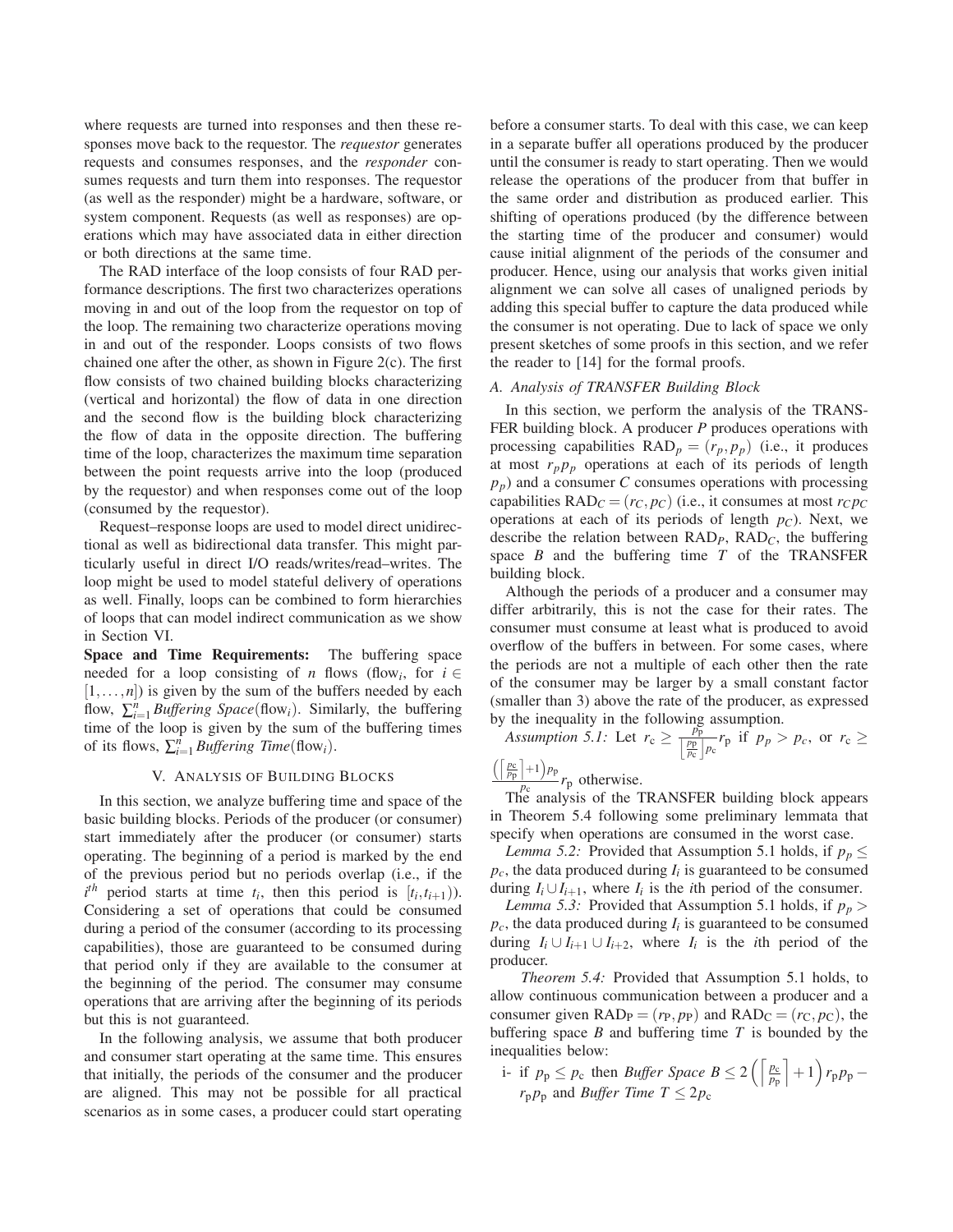ii- if  $p_p > p_c$  then *Buffer Space B* ≤  $2r_p p_p + \max(0, r_p p_p \left( \lfloor \frac{p_{\rm p}^{\rm p}}{p_{\rm c}} \rfloor -1 \right) r_{\rm c} p_{\rm c}$ ) and *Buffer Time T*  $\leq 3 p_{\rm p}$ 

**Proof Sketch** To calculate the buffering space, we calculate the maximum data that can coexist in the buffers. If  $p_p \leq p_c$ then, by Lemma 5.2, the operations pending at time some time in the  $i^{th}$  consumer's period  $I_i$  are bounded by the operations that can be produced during  $I_{i-1} \cup I_i$  (i.e. the 2 previous periods of the consumer). Otherwise, if  $p_p > p_c$ , then by Lemma 5.3, in the worst case, the operations pending at some time in the  $i^{th}$  producer period  $I_i$  are the operations that can be produced during  $I_{i-2} \cup I_{i-1} \cup I_i$  (i.e., the operations produced during the last three periods of the producer). We calculated our bounds by adding the maximum number of operations produced during these periods minus the operations that are guaranteed to be consumed considering any possible execution. Considering buffering times, for the case of  $p_p \leq p_c$ , Lemma 5.2 implies that each operation may delay to be consumed by at most 2 periods of the consumer, hence  $T \leq 2p_c$ . Similarly, if  $p_p > p_c$ , then from Lemma 5.3, we get that each operation may delay to be consumed by at most 3 periods of the producer.

Theorem 5.4 can be intuitively explained because if the consumer's period is larger than the producer's period, then the consumer is behaving "lazily" compared to the producer and the buffer pays for it (in amounts proportional to the consumer's period). Otherwise, the buffer's size is independent of the consumer's period because the consumer takes care of the workload in a more "intensive" way compared to the producer. Our simulation in Section VII shows that our bounds on buffering space calculated in Theorem 5.4 are optimal. Analytically optimality can be shown by simply describing this worst case execution of the simulation that requires the bounds of buffer space expressed by Theorem 5.4.

## *B. Analysis of PRE-BUF Building Block*

Consider a producer *P* that produces operations according to processing capabilities  $\text{RAD}_p = (r_p, p_p)$  and a consumer *C* that must achieve a consumption of rate of operations  $r_c$ every period *pc*. We call (*rc*, *pc*) the *target performance* for the consumer. Hence, the consumer needs to consume  $r_c p_c$ operations during each of its periods to achieve its goal. To make that possible the producer's rate must be the same as the consumer's rate. Otherwise, if the producer's rate is larger the buffer will overflow, and if it is smaller, there will not be sufficient operations to be consumed for the consumer to reach its target performance. Let  $r = r_p = r_c$  be the fixed rate of production/consumption.

In Theorem 5.5, we show that to guarantee the target performance of the consumer, it is necessary to have an initial phase where data produced is being accumulated in the buffer and not consumed. We call this initial phase, *buffering phase*. Then, in the following theorems, we show how the buffering phase, buffer space, and buffer time of the PRE–BUF building block should relate to the processing



**Figure 3: Pre–buffering:** Analysis of PRE-BUF building block.

capabilities  $\text{RAD}_P = (r, p_P)$  and  $\text{RAD}_C = r, p_C$  of *P* and *C*, respectively.

*Theorem 5.5:* If there is no buffering phase, then it is impossible to ensure that after some finite time any execution will allow the consumer to meet its target performance.

*Proof:* We assume that there is a time *t* after which the consumer must meet its target performance while no buffering phase exists and get a contradiction. It suffices to describe an execution that fails the target performance after time *t*. For this execution, producer and consumer have the same periods and everything produced is directly consumed up to time *t*. After time *t* the producer produces some operations at the middle of a consumer's period which are not consumed until the next period of the consumer. During this period, the consumer has no data to consume which contradicts the fact that after time *t* the consumer should meet its target performance.

*Theorem 5.6:* Given a target performance  $(r, p_c)$  of a consumer, a producer can have processing capabilities  $(r, p_p)$ such that  $p_c > p_p$ , if we allow a buffering phase of length  $2p_c$  and there is a buffer with buffering space  $B \leq 2rp_c +$  $(\lceil \frac{p_c}{p_p} \rceil + 1)rp_p$  and buffering time  $T \leq 3p_c + p_p$ 

**Proof Sketch** The solution is illustrated in Figure 3(left), where we divide the execution of the producer into time frames  $I_i$  of length  $p_c$ . We group the data produced as if they were produced uniformly throughout the execution so that each time frame  $I_i$  gets assigned exactly  $r p_C$  produced operations. Note that those operations may not all be produced during time frame  $I_i$  but we can show that those operations will be available at the beginning of the  $(i+2)^{nd}$  period of the consumer, where they are guaranteed to be consumed. This shows that the buffering phase of  $2p_c$  suffices. Using the above construction which indicates where operations get consumed in the worst case, we then calculate buffering space and time.

*Theorem 5.7:* Given a target performance  $(r, p_c)$  of a consumer, a producer can have processing capabilities  $(r, p_p)$ such that  $p_c < p_p$ , if we allow a buffering phase of length  $\left[\frac{p_c+p_p}{p_c}\right]p_c$  and there is a buffer with buffering space  $B \leq$  $4rp_p + rp_c$  and buffering time  $T \leq 4p_p + p_c$ .

**Proof Sketch** The main idea of the proof is to divide the consumer's execution into time frames  $I_i$  of length  $p_p$  starting immediately after the buffering phase as illustrated in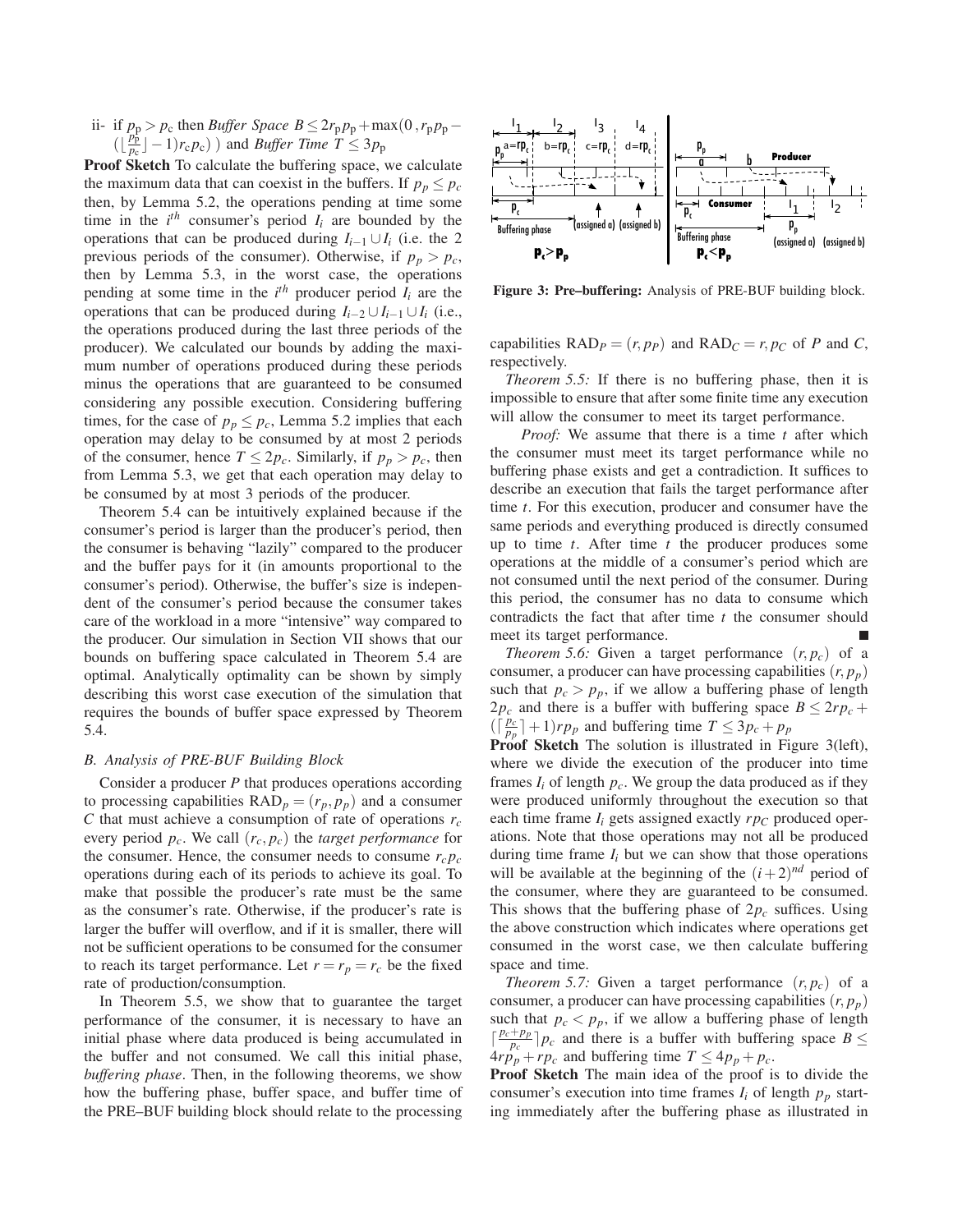Figure 3(right). Then we show that the operations produced during the *i th* producer period will be consumed during the consumer's periods that overlap  $I_i$ . It is important to note that correctness follows because the buffering space is large enough to separate the *i th* producer's period to the consumer's periods that overlap *Ii*, so that all operations that are supposed to be consumed during those consumer periods are available at the beginning of the first consumer period overlapping  $I_i$ . Based on this framework that specifies where operations are consumed in the worst case, we calculate the bounds on buffering space and time.

The above theorems show some bounds that hold for all cases of period transformations. For the case where the one of the periods of the consumer or the producer is a multiple of the other, smaller buffering phases and smaller buffers suffice to solve the problem, as we show next.

*Theorem 5.8:* Given a target performance  $(r, p_c)$  of a consumer, a producer can have processing capabilities  $(r, p_p)$ such that either  $p_c$  is a multiple of  $p_p$  or vise versa, if we allow a buffering phase of length  $max(p_c, p_p)$  and there is a buffer with buffering space  $B \leq 2r \cdot max(p_c, p_p)$  and buffering time  $T \leq 2max(p_p, p_c)$ .

**Proof Sketch** Let's divide the execution into intervals of length  $max(p_p, p_c)$ . The operations produced during the *i*<sup>th</sup> interval will be consumed during the  $(i+1)^{st}$  interval.

Analytically, it is easy to show that we are within a constant factor from the optimal solution regarding both buffering phase and buffering space. This is possible because if we reduce each by a constant factor we can describe an execution where the target performance fails. This is additionally verified by our simulation although it is not illustrated here due to lack of space.

#### VI. SOLUTIONS FOR PREDICTABLE COMMUNICATION

In this section, we show how to use the RAD-Flows model introduced in Section IV, to solve the predictable communication problems described in Section III.

**Simple Buffering Algorithm:** Let *N* be a node that produces operations with rate at most  $r_N$  over period  $p_N$ , while  $M$  consumes those operations with rate at most  $r_M$  over period  $p_M$ . We propose a system of a simple TRANSFER building block, where *N* is the producer, *M* is the consumer with processing capabilities  $(r_N, p_N)$  and  $(r_M, p_M)$ , respectively. Data are stored in the (FIFO) buffers until they are consumed. The buffer's size is specified by Theorem 5.4.

**Direct Algorithms:** The solution to long–term direct problem between two nodes *N* and *M*, where *N* initiates operations served by *M*, is the wait loop illustrated in Figure 4. *N* is a producer of the left building block and it produces operations with processing capabilities RAD*N*. The data remains in the buffers of the left TRANSFER building block until it get consumed by *M*, with processing capabilities  $RAD_M$ . Then the data moves into the buffers of the WAIT building block where it remains until responses come back. At this point responses are produced by *M* with processing



**Figure 4: Request–Response Loop:** Solutions to direct communication.



**Figure 5: Pre–Buffering and Post-Buffering solutions**.

capabilities  $\text{RAD}_M'$  and get stored in the buffers of the right TRANSFER building block until they are consumed by *N* with processing capabilities RAD<sup>'</sup><sub>N</sub>. N expects a response to an operation it produced within time *Tmax*. The system should provide the buffer space needed by this loop (i.e., the sum of buffer spaces of 2 TRANSFER and a WAIT building block). Also this solution works provided that *Tmax* is larger than the buffering time of the loop. The Short– term Direct Communication is solved similarly by the simple loop illustrated in Figure 4. The WAIT building block is not needed as *M* produces responses immediately and RAD*<sup>M</sup>* = RAD! *M*.

**Pre–buffering Algorithm:** The solution to pre-buffering is a combination of two loops as illustrated in Figure 5(left). The top loop is a simple loop (that consists of two flows with a TRANSFER building block each) and the bottom loop is a pre–fetch loop (as illustrated in Figure 5 on the left).

There are many possible different variants of this problem that depend on the behavior of *N*. Here we assume that *N* must consume operations with a fixed rate, hence it also produced operations with the same fixed rate. Alternative scenarios can be similarly solved by our model but are left as future work.

The buffering space of our algorithm is the sum of buffering spaces of all loops involved. The response time of *N* in our algorithm is less or equal to the buffering time of the loop involving *N* and *O*. Pre-Buffering time of the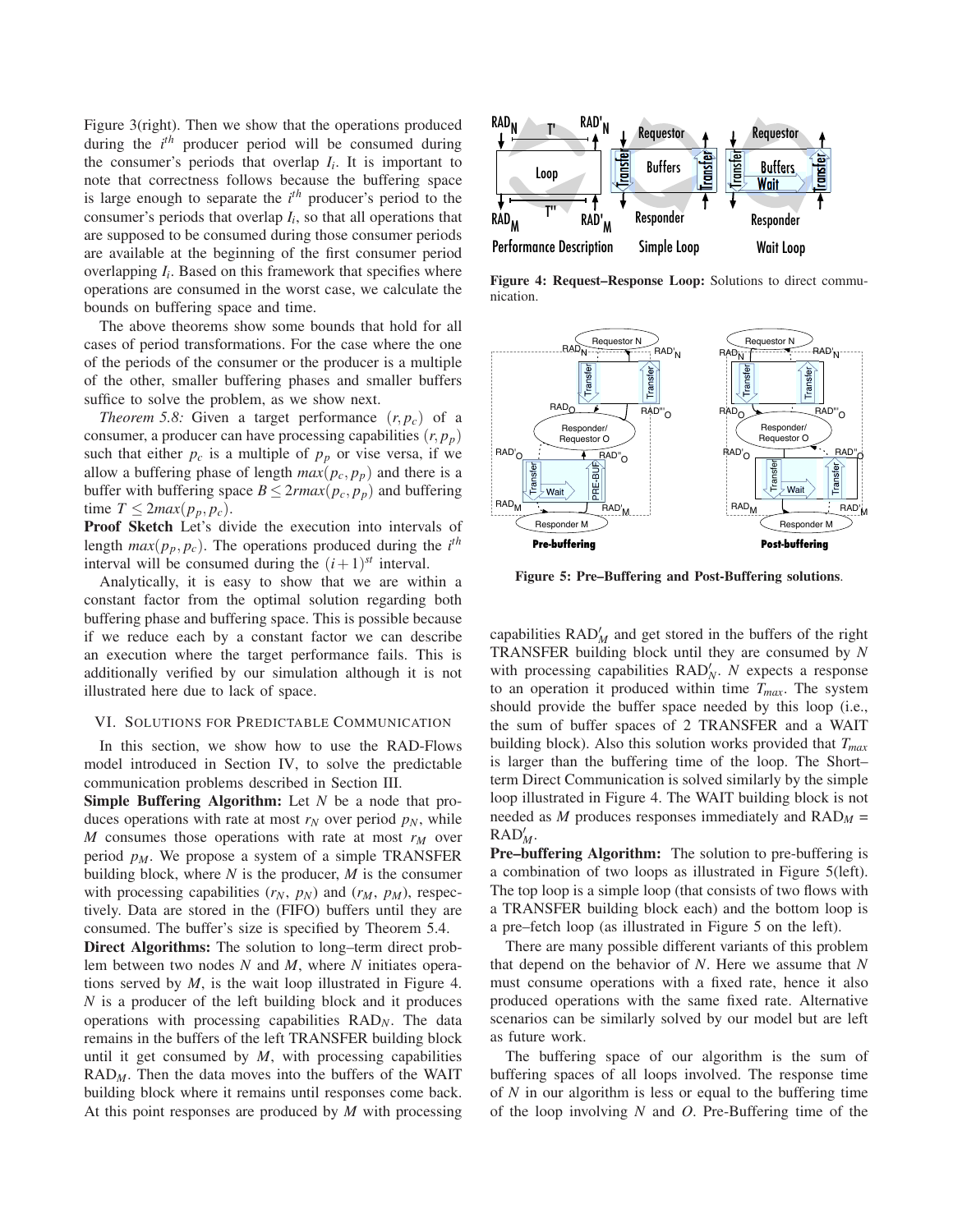algorithm is at least the time needed to propagate operations from *O* to *M* characterized by the TRANSFER building block, plus the pre-buffering phase needed by the PRE-BUF building block.

The pre-fetch loop is responsible for providing the right data that will be used by the simple loop to create responses on its own. The simple loop behaves exactly as specified by the algorithm for short–term direct communication with *O* being the node that consumes requests and produces responses. The processing capabilities, RAD*<sup>O</sup>* of *O* have to comply with the capabilities (i.e., speed, etc) of the buffering component.

The consumer  $N$  is not allowed to consume operations from *O* until pre-buffering time has elapsed. During that amount of time *O* must fetch data from *M* at the rate specified by *N*. Note that the rates of all the producers through the building blocks are fixed and equal to the rate of *N* (which is the target rate of consumption). The rate of the consumers are derived from our analysis of the corresponding building blocks. After pre-buffering time, *N* is allowed to consume operations. From that point onward, *N* will be able to consume operations at its target fixed until all the workload is finally consumed.

**Post-buffering Algorithm:** In this paper, we address the solution for immediate writeback, where the intermediate component does not retain any operation in the buffer. Instead the intermediate component forwards the operations immediately to their destination. For this solution, postbuffering time and post-buffering space are equal to zero. The buffering space is equal to the space needed for each loop.

The solution to post-buffering consists of two loops: a simple loop on top, and a wait loop on the bottom as illustrated in Figure 5(right). All the producers of the building blocks involved in the solution may produce operations with variable rates bounded by the same maximum value. The rate of the consumers is derived from the analysis of the building blocks. Node *N* initiates operations which result in responses back from the intermediate component *O*, similarly as described in the algorithm for short–term direct communication. Then *O* immediately initiates operations to *M* through the bottom loop and eventually *M* responds, similarly as explained by the long–term direct communication algorithm.

Correctness of all algorithms follows directly from correctness of the building blocks involved in each solution, under the assumption that enough buffer space is available (as specified by our analysis). Since all building blocks work as FIFO queues, no data is replaced unless it is no longer needed. Finally, assuming that *Tmax* is greater or equal to the sum of buffering times of the building blocks of each solution, then all operations will be served within time *Tmax*.



(b) Producer period's length < Consumer's period length

**Figure 6: Buffering space vs ratios of periods.**

## VII. EMPIRICAL EVALUATION

We have developed a simulation of RAD-Flows to explore worst–case conditions that otherwise would be very difficult to reproduce under a real system. We use our simulator to evaluate the analytical results regarding the building blocks. Our evaluation confirms the results from the theorems regarding the TRANSFER and PRE–BUF building blocks. Additionally, it verifies that we accounted for the right factors (*e.g.* buffering phase, buffering space, and buffering time).

In our first set of experiments, we identified maximum number of queued operations (or minimum buffering space) needed to enable communication between predictable components with specific processing capabilities. In our second set of experiments we looked into minimum buffering phase and minimum buffering space needed by the PRE–BUF building block in order to enable a consumption rate above a particular threshold. Not only does our calculated values for all cases (i.e., buffering phase and buffering space) suffice,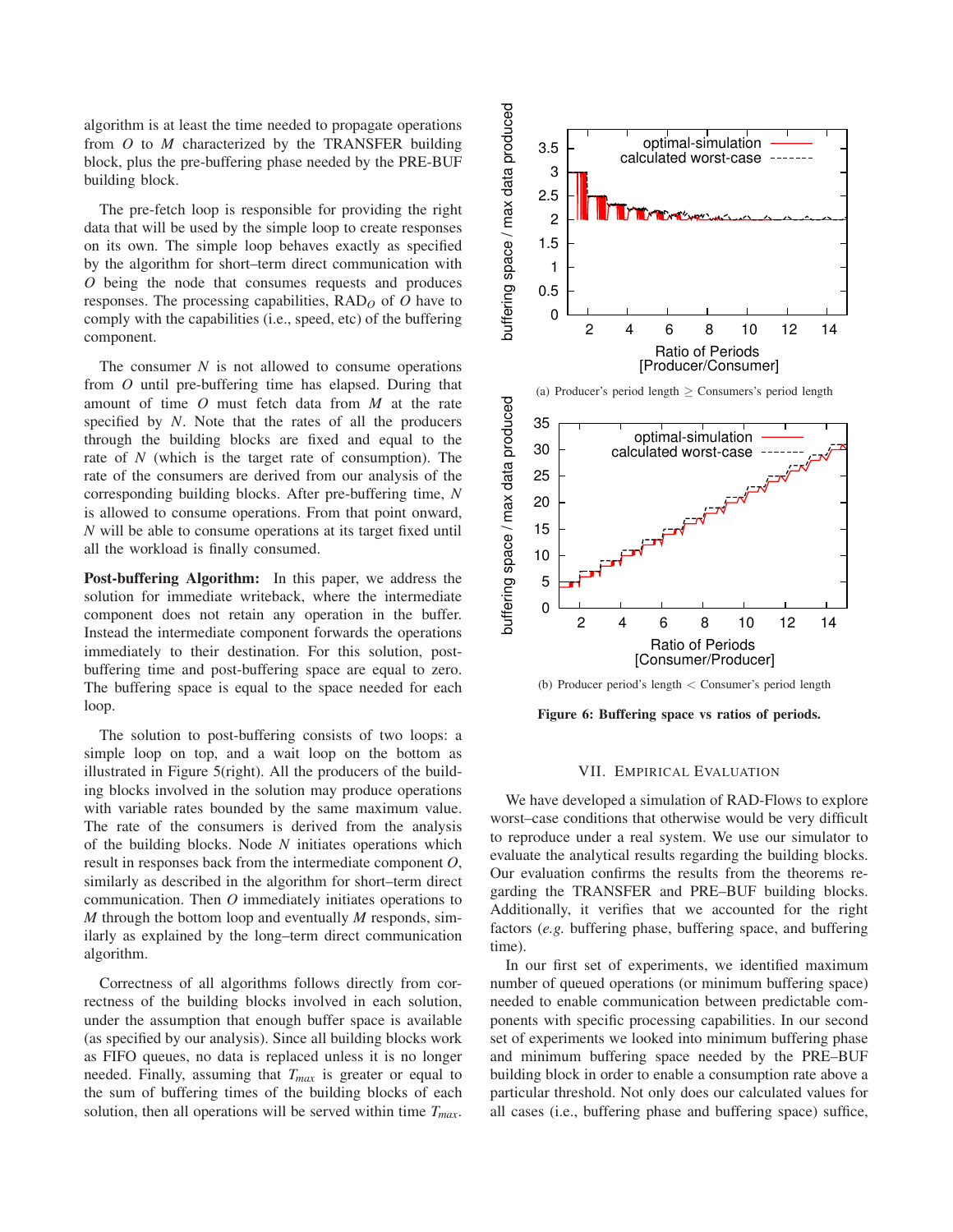but in most cases our calculated buffering space is necessary (it matches the bound given by the simulation). This makes our analytical results optimal. Considering all executions, the analytically calculated buffering space is always within a small (less than 2) constant factor from the buffering space needed according to the simulator.

Due to lack of space, we only present a subset of our experiments. We chose to present results regarding TRANSFER which is the most used building block in our communication patterns. In Figure  $6(a)$ , we show that when the consumer's period is slightly smaller than the producer's period, unalignment of periods can cause worst case buffering space (this matches the analytically calculated buffering space). As we decrease the consumer's period, the buffering space needed gets reduced. This is expected because by reducing the consumer's period, we reduce the overhead of unalignment between periods. Eventually, buffer space needed converges to the minimum requirements (within a constant factor from worst case). Based on the relation between producer's and consumer's period, we can provision close to exact the amount of buffering space needed in the experiments.

In Figure 6(b), we illustrate buffering space for the case of the consumer's period being larger than the producer's period. In this case, the worst case calculated by our formula follows the curve of the experiment as it depends on *pc*. The worst case happens again due to to unalignment of the periods. As we increase the consumer's period, we see that the worst case and best case buffering spaces converge. This is expected because as the ratio increases torwards infinity, the production happens almost uniformly. That allows the consumer to maximize consumption without needing extra buffering space due to unaligment of the periods. This is also the case when the periods have the same size.

## VIII. CONCLUSION AND FUTURE WORK

We introduced the RAD–Flows model to describe predictable flow of operations and used it to ensure predictable communication between nodes that communicate through buffers. RAD–Flows can also be used by algorithms solving different communication patterns that can appear in multilevel environments, in caches etc. By extending our simulation we could evaluate communication patterns that extend across multiple components and could provide insight not just for worst case, but also for average case buffering space. In that case, our model can be used to calculate requirements for applications with soft guarantees. Our work provides the foundation to construct an end-to-end predictable system by linking together existing predictable components.

#### **REFERENCES**

[1] S. Brandt, C. Maltzahn, A. Povzner, R. Pineiro, A. Shewmaker, and T. Kaldewey, "An integrated model for performance management in a distributed system," *OSPERT*, 2008.

- [2] S. A. Brandt, S. Banachowski, C. Lin, and T. Bisson, "Dynamic integrated scheduling of hard real-time, soft real-time and non-real-time processes," in *Proceedings of the 24th IEEE Real-Time Systems Symposium (RTSS 2003)*, Dec. 2003, pp. 396–407.
- [3] T. Kaldewey, T. M. Wong, R. Golding, A. Povzner, S. Brandt, and C. Maltzahn, "Virtualizing disk performance," *Real-Time and Embedded Technology and Applications Symposium, IEEE*, vol. 0, pp. 319–330, 2008.
- [4] A. Povzner, T. Kaldewey, S. Brandt, R. Golding, T. M. Wong, and C. Maltzahn, "Efficient guaranteed disk request scheduling with fahrrad," *SIGOPS Oper. Syst. Rev.*, vol. 42, no. 4, pp. 13–25, 2008.
- [5] R. Wilhelm, J. Engblom, A. Ermedahl, N. Holsti, S. Thesing, D. Whalley, G. Bernat, C. Ferdinand, R. Heckmann, T. Mitra, F. Mueller, I. Puaut, P. Puschner, J. Staschulat, and P. Stenström, "The worst-case execution-time problem– overview of methods and survey of tools," *ACM Trans. Embed. Comput. Syst.*, vol. 7, pp. 36:1–36:53, May 2008.
- [6] K. H. Kim, "A non-blocking buffer mechanism for real-time event message communication," *Real-Time Syst.*, vol. 32, pp. 197–211, March 2006.
- [7] D. Gross and C. M. Harris, *Fundamentals of queueing theory (2nd ed.).* New York, NY, USA: John Wiley & Sons, Inc., 1985.
- [8] J. P. Lehoczky, "Real-time queueing theory," in *Proceedings of the 17th IEEE Real-Time Systems Symposium*, ser. RTSS '96, 1996, pp. 186–.
- [9] P. Jayachandran and T. Abdelzaher, "Delay composition in preemptive and non-preemptive real-time pipelines," *Real-Time Syst.*, vol. 40, no. 3, pp. 290–320, 2008.
- [10] S. Lim and M. H. Kim, "A real-time prefetching method for continuous media playback," *Database and Expert Systems Applications, International Workshop on*, vol. 0, p. 889, 1999.
- [11] W.-J. Tsai and S.-Y. Lee, "Real-time scheduling of multimedia data retrieval to minimize buffer requirement," *SIGOPS Oper. Syst. Rev.*, vol. 30, no. 3, pp. 67–80, 1996.
- [12] S. Oh, B. Kulapala, A. Richa, and M. Reisslein, "Continuoustime collaborative prefetching of continuous media," *Broadcasting, IEEE Transactions on*, vol. 54, no. 1, pp. 36 –52, mar. 2008.
- [13] S.-H. Chang, R.-I. Chang, J.-M. Ho, and Y.-J. Oyang, "An optimal cache algorithm for streaming vbr video over a heterogeneous network," *Comput. Commun.*, vol. 28, no. 16, pp. 1852–1861, 2005.
- [14] R. Pineiro, K. Ioannidou, C. Malthzan, and S. A. Brandt, "RAD-FLOWS: Buffering for Predictable Communication," http://soe.ucsc.edu/~rpineiro/rtas11-appendix.pdf, 2010, [Online; accessed 8-October-2010].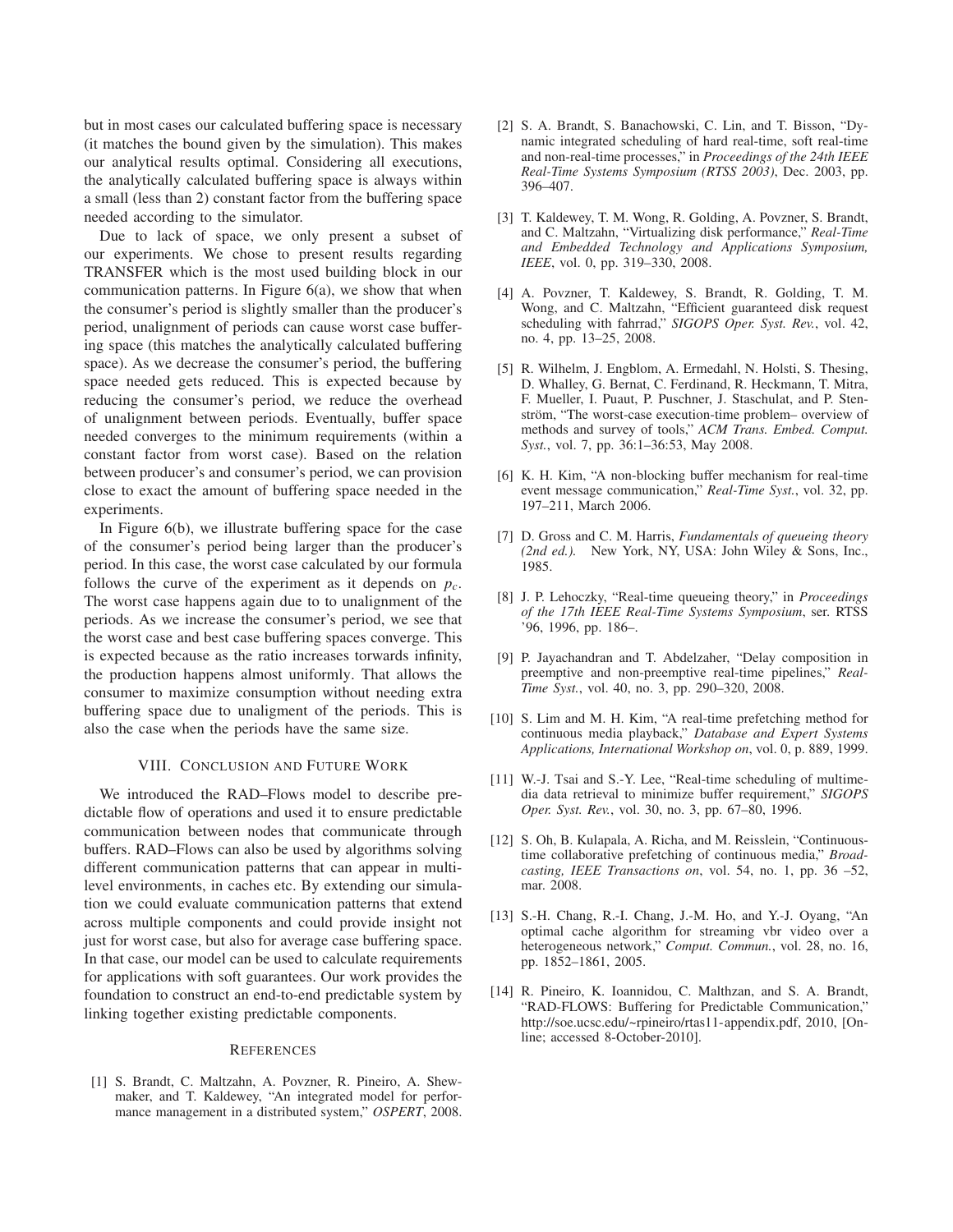

**Figure 7: Producer–Consumer**. Unaligned producer–consumer period of different length.

## APPENDIX

In the appendix we provide all formal proofs of lemmata and theorems that did not appear in Section V due to lack of space.

# *A. Formal Proof for TRANSFER building block*

*Lemma A.1:* Provided that Assumption 5.1 holds, if  $p_p \leq$  $p_c$ , the data produced during  $I_i$  is guaranteed to be consumed during  $I_i \cup I_{i+1}$ , where  $I_i$  is the *i*th period of the consumer.

*Proof:* We will prove the lemma by strong induction on *i*. Let *xi* be the operations produced during period *Ii*.

Operations  $x_0$  are the only operations produced by the end of  $I_0$  and they are either consumed during  $I_0$  (i.e., the 1st consumer period) or are pending at the beginning of  $I_1$ . By the definition of RAD reservations and the fact that  $p_p \leq p_c$ , then  $||x_0|| \leq (\lceil \frac{p_c}{p_c} \rceil + 1) r_p p_p$ . But by the assumption of the statement (i.e.,  $r_c p_c \geq (\frac{\rho_c}{p_p} + 1)r_p p_p$ ), we conclude that  $||x_0|| \leq r_c p_c$ . Hence,  $||x_0||$  operations can be consumed during one period of the consumer, and since those operations are available at the beginning of  $I_1$ , they are guaranteed to be consumed during  $I_1$  because the buffer behaves as a simple FIFO queue.

We assume that the lemma holds for all  $i \in [1, k-1]$  and we will prove the statement for i=k.

We will prove that  $x_k$  (i.e., the operations produced during *I<sub>k</sub>*, will be consumed during  $I_k \cup I_{k+1}$ . By the inductive hypothesis, we get that all operations produced during the execution up to and including period *Ik*−<sup>1</sup> have been consumed by the end of period  $I_k$ . Hence at the end of period  $I_k$  the only operations that may be pending (i.e., not yet consumed and at the beginning of the FIFO queue) are the ones that have been produced during  $I_k$  (i.e.,  $x_k$ ). We will show if those operations are not consumed during  $I_k$ , there will be consumed during  $I_{k+1}$ . During  $I_k$  there can be at most  $(\lceil \frac{p_c}{p_p} \rceil + 1)r_p p_p$  operations produced. By the statement of the lemma, those are less than  $r_c p_c$  which is what can be consumed within a consumer's period. We conclude that all operations produced during *Ik* will be consumed by the end of  $I_{k+1}$ .

*Lemma A.2:* Provided that Assumption 5.1 holds, if  $p_p$  $p_c$ , the data produced during  $I_i$  is guaranteed to be consumed during the consumer periods that start in  $I_{i+1}$  if not earlier, where  $I_i$  is the *i*th period of the producer.

*Proof:*

Let  $x_i$  be the operations produced during period  $I_i$ . We will prove the lemma by strong induction on *i*.

For  $i = 0$ , we get that during the first producer's period,  $I_0$ ,  $||x_0|| \le r_p p_p$  data is produced. There is no previous data pending in the system hence, by the end of  $I_0$ , exactly  $||x_0||$ operations are available for consumption (at the beginning of the FIFO queue) or less if some operations in  $x_0$  are already consumed during  $I_0$ . Time period  $I_1$ , contains the beginning of at least  $\lfloor \frac{p_p}{p_c} \rfloor$  (consecutive) periods of the consumer (each of length *p*c). During each of these periods the consumer can consume at most  $r_c p_c$  operations (if available). Hence during those periods the consumer is guaranteed to consume up to  $\left\lfloor \frac{p_p}{p_c} \right\rfloor r_c p_c$  operations. Because by assumption in the lemma statement,  $\left| \frac{p_p}{p_c} \right| r_c p_c \geq r_p p_p$  and  $\left| \left| x_0 \right| \right| \leq r_p p_p$ , then the part of  $x_0$  that is not consumed in  $I_0$  it will be consumed during the consumer periods that start during  $I_1$  since those operations are already in the queue before the beginning of each of those consumer's period.

We assume that the lemma holds for  $i \in [1, k-1]$  and we will prove the lemma for  $i=k$ .

We will prove that  $x_k$  (i.e., the operations produced during *Ik*, will be consumed during the consumer's periods initiated during  $I_{k+1}$ , if not earlier. By the inductive hypothesis, we get that all operations produced during the execution up to and including period *Ik*−<sup>1</sup> have been consumed by the end of the consumer periods that were initiated during  $I_k$ . Let that time be *t*. Hence at the end of those periods (i.e., at time *t*) the FIFO queue contains at its beginning the subset of the operations that have been produced during  $I_k$  (i.e.,  $x_k$ ) and not yet consumed. Time  $t$  is in  $I_{i+2}$ . In particular, time  $t$  is the beginning of the first consumer period that starts during  $I_{i+2}$ . We will show that the pending operations among  $x_k$  at time *t* will be consumed by the end of the consumer periods initiated during  $I_{k+1}$  (i.e., initiated at time  $t$ ).

Time period  $I_{k+1}$ , contains the beginning of at least  $\lfloor \frac{p_p}{p_c} \rfloor$ (consecutive) periods of the consumer (each of length *p*c). During each of these periods the consumer can consume at most  $r_c p_c$  operations (if available). Hence during those periods the consumer is guaranteed to consume up to  $\left(\frac{p_p}{p_c}\right) r_c p_c$  operations. Because by assumption in the lemma statement,  $\left\lfloor \frac{p_p}{p_c} \right\rfloor r_c p_c \geq r_p p_p$  and  $\left\| x_k \right\| \leq r_p p_p$ , then the part of  $x_k$  that is not consumed by time  $t$  it will be consumed during the consumer periods that start during  $I_{k+1}$  since those operations are already in the queue at time *t*.

*Lemma A.3:* Provided that Assumption 5.1 holds, if  $p_p$  $p_c$ , the data produced during  $I_i$  is guaranteed to be consumed during  $I_i \cup I_{i+1} \cup I_{i+2}$ , where  $I_i$  is the *i*th period of the producer.

*Proof:* By Lemma A.2 the data produced during  $I_i$  is guaranteed to be consumed during the consumer periods that start in  $I_{i+1}$  if not earlier, where  $I_i$  is the *i*th period of the producer. But those consumer periods will terminate before the end of  $I_{i+2}$  because the consumer's period is smaller than the producer's period. The Lemma follows.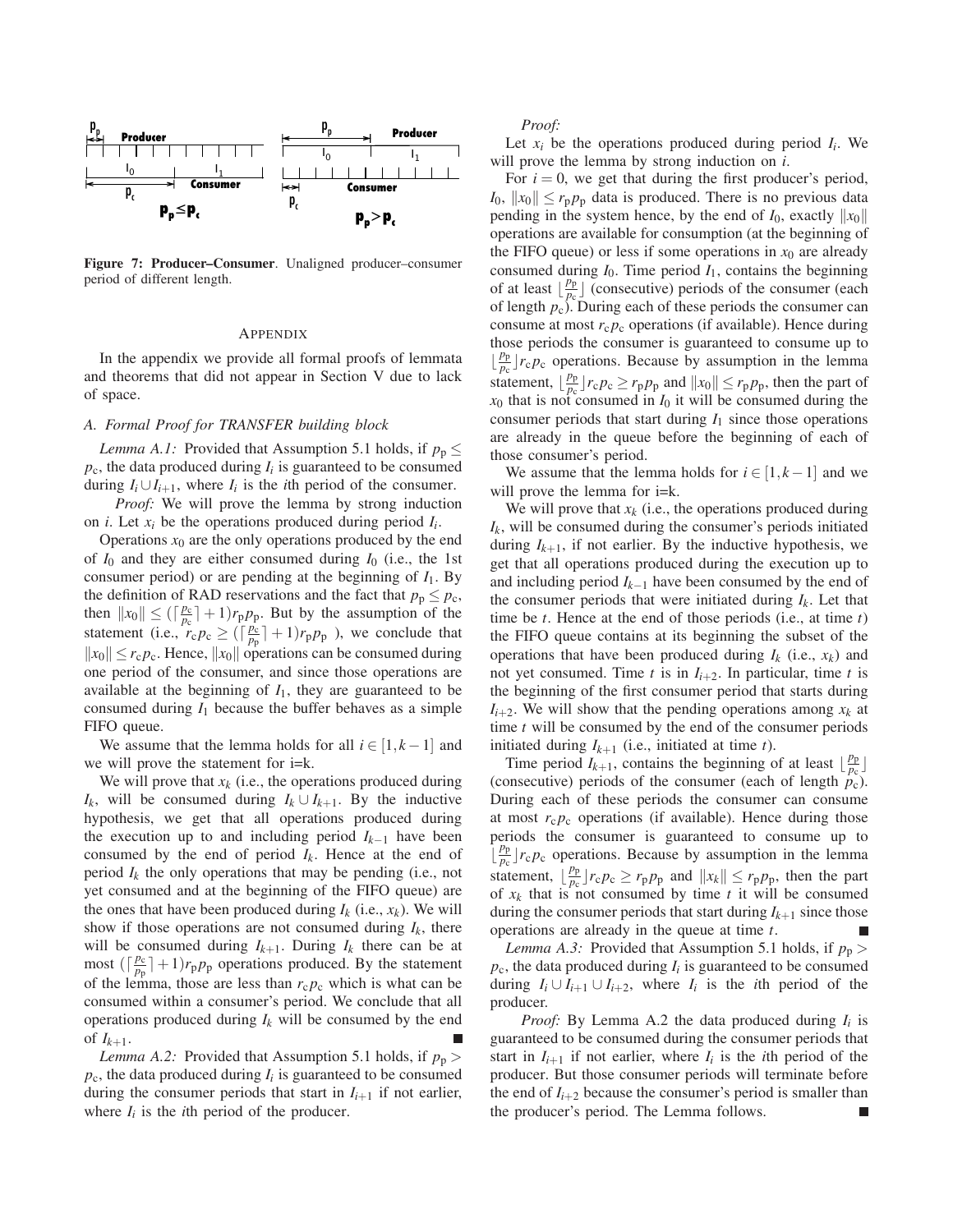*Theorem A.4:* Provided that Assumption 5.1 holds, to allow continuous communication between the producer and a consumer given  $\text{RAD}_P = (r_P, p_P)$  and  $\text{RAD}_C = (r_C, p_C)$ , the buffering space  $B$  and buffering time  $T$  is bounded by the inequalities below:

i- if 
$$
p_p \leq p_c
$$
 then *Buffer Space B*  $\leq$  2  $\left( \left\lceil \frac{p_c}{p_p} \right\rceil + 1 \right) r_p p_p - r_p p_p$  and *Buffer Time T*  $\leq$  2  $p_c$ 

ii- if  $p_p > p_c$  then *Buffer Space B* ≤ 2 $r_p p_p + \max(0, r_p p_p \left( \lfloor \frac{p_{\rm p}^{\rm p}}{p_{\rm c}} \rfloor -1 \right) r_{\rm c} p_{\rm c}$ ) and *Buffer Time T*  $\leq 3 p_{\rm p}$ 

*Proof:* Let  $x_i$  be the of operations produced during period *Ii*. We prove the theorem for the following two cases:

If  $p_p \leq p_c$  then by Lemma A.1, we conclude that the operations consumed by some time *t*, include all operations that have been produced up to period  $I_{i-2}$ , where *i* is such that  $t \in I_i$  and  $I_i$  is the *i*th period of the consumer. Therefore, in the worst case, the operations pending at time *t*, include the operations that can be produced during  $I_{i-1} \cup I_i$ . This provides an upper bound on the size of the buffer needed since the buffer's role is to hold the operations that are pending at any time. Next we calculate an upper bound on the data that can be produced during  $I_{i-1} \cup I_i$ . Let *v* be that data, then the buffer space needed is at most equal to *v* (i.e.,  $B \le v$ ). During any two consecutive consumer's periods there can be at most  $2(\lceil \frac{p_c}{p_p} \rceil + 1)r_p p_p - r_p p_p$  operations produced because there can be at most  $2(\lceil \frac{p_c}{p_p} \rceil + 1) - 1$ overlapping periods of the producer. This is because every period of the consumer can overlap at most  $(\lceil \frac{p_c}{p_p} \rceil + 1)$ producer periods but then when this value is reached one of them would be shared between this consumer period and the next one. Hence during any two consecutive consumer periods there can be at most  $2(\lceil \frac{p_c}{p_p} \rceil + 1) - 1$  overlapping producer periods. Since there can be at most  $r_p p_p$  operations produced during each producer periods, then during any two consecutive consumer periods, there can be at most  $(2(\lceil \frac{p_c}{p_p} \rceil + 1) - 1)r_p p_p = 2(\lceil \frac{p_c}{p_p} \rceil + 1)r_p p_p - r_p p_p$  operations produced and  $v \le 2(\lceil \frac{p_c}{p_p} \rceil + 1)$ *r*<sub>p</sub> $p_p - r_p p_p$ . Considering the buffering time *T* each operation may delay to be consumed by at most 2 periods of the consumer, hence  $T \leq 2p_c$ . This follows directly from Lemma A.1.

Otherwise  $p_p > p_c$ . By Lemma A.3, we conclude that the operations consumed by some time *t*, include all operations that have been produced up to period  $I_{i-3}$ , where *i* is such that  $t \in I_i$  and  $I_i$  is the *i*th period of the producer. Therefore, in the worst case, the operations pending at time *t*, include the operations that can be produced during  $I_{i-2} \cup I_{i-1} \cup I_i$ minus a subset of those operations that are guaranteed to be consumed by time *t*. This provides an upper bound on the size of the buffer needed since the buffer's role is to hold the operations that are pending at any time. Next, we calculate an upper bound on the data that can be produced during these three producer's periods. Let  $\nu$  be that data, then the buffer space needed is at most equal to *v* (i.e.,  $B \le v$ ). During  $I_i$  for any *j*, the producer can produce at most  $r_p p_p$  operations. The operations produced during *Ii*−<sup>1</sup> ∪*Ii* may not be consumed by time *t*. Hence considering the period  $I_{i-1} \cup I_i$ , in the worst case, there will be  $2r_p p_p$  operations produced and not yet consumed by time *t*. It remains to calculate the operations produced during *Ii*−<sup>2</sup> that will not be consumed by time *t*. As we will show next, there are at most max(0, $(r_p p_p - \lfloor \frac{p_p}{p_c} \rfloor -$ 1)*r*c*p*<sup>c</sup> ) operations produced during *Ii*−<sup>2</sup> and not consumed at time *t*. This implies that the operations produced during  $I_{i-2} \cup I_{i-1} \cup I_i$  and not yet consumed by time *t* are  $v \le 2r_p p_p +$  $\max(0, r_p p_p - (\lfloor \frac{p_p}{p_c} \rfloor - 1)r_c p_c).$ 

Next, we show that there are at most  $r_p p_p$  −  $\max(0, (\lfloor \frac{p_p}{p_c} \rfloor - 1)r_c p_c)$  operations produced during  $I_{i-2}$  and not consumed at time *t*. By Lemma A.2, we know that all operations produced by the end of *Ii*−<sup>3</sup> will be consumed in consumer's periods that start in *Ii*−2. Those periods will end before the beginning of the first consumer period that starts in  $I_{i-1}$ , let's say at time  $t'$ . Hence, if there were some operations produced during *Ii*−<sup>2</sup> then those are guaranteed to be on top of the FIFO queue at time  $t'$ . There are at least  $(\lfloor \frac{p_p}{p_c} \rfloor - 1)$  consumer periods that start at time *t'* and complete before time *t*. During each of these periods the consumer can consume up to  $r_c p_c$  operations. Hence during time  $[t',t]$ ,  $(\lfloor \frac{p_p}{p_c} \rfloor - 1)r_c p_c$  operations can get consumed. If the operations produced during  $I_{i-2}$  are less than or equal  $(\left\lfloor \frac{p_p}{p_c} \right\rfloor - 1) r_c p_c$ , then all those operations will be consumed by time  $t'$ , and hence, all operations produced during  $I_{i-2}$  (if any) will be consumed by time *t*. Otherwise, the operations produced during *Ii*−<sup>2</sup> are more than the operations that are guaranteed to be consumed by time *t*. In this case there will be some left over of at most  $(r_p p_p - (\lfloor \frac{p_p}{p_c} \rfloor - 1)r_c p_c)$ , since the producer will produce at most  $r_p p_p$  operations during *Ii*−2.

Considering the buffering time *T* each operation may delay be consumed by at most 3 periods of the producer, hence  $T \leq 3p_p$ . This follows directly from Lemma A.3.  $\blacksquare$ 

# *B. Formal Proof for PRE–BUF building block*

*Theorem A.5:* If there is no buffering phase, then it is impossible to ensure that after some finite time any execution will allow the consumer to meet its target reservations.

*Proof:* We will prove the theorem by contradiction. Assume that there is a solution for which no buffering happens at the beginning. Let *t* be a finite time after which the consumer must meet its target reservations. We will construct an execution that renders this impossible.

For our execution, we assume that the periods of the consumer and the producer are the same. Let  $p = p_p = p_c$ . The producer produces *rp* operations during each period but not at its beginning. The consumer consumes those operations immediately once produced up to beginning of the first period that starts after time *t*. Let this be the *i*th period of the execution. At the beginning of period *i*, the cache is empty because everything produced is consumed immediately so far in the execution. Recall that a consumer is guaranteed to consume some operations only if those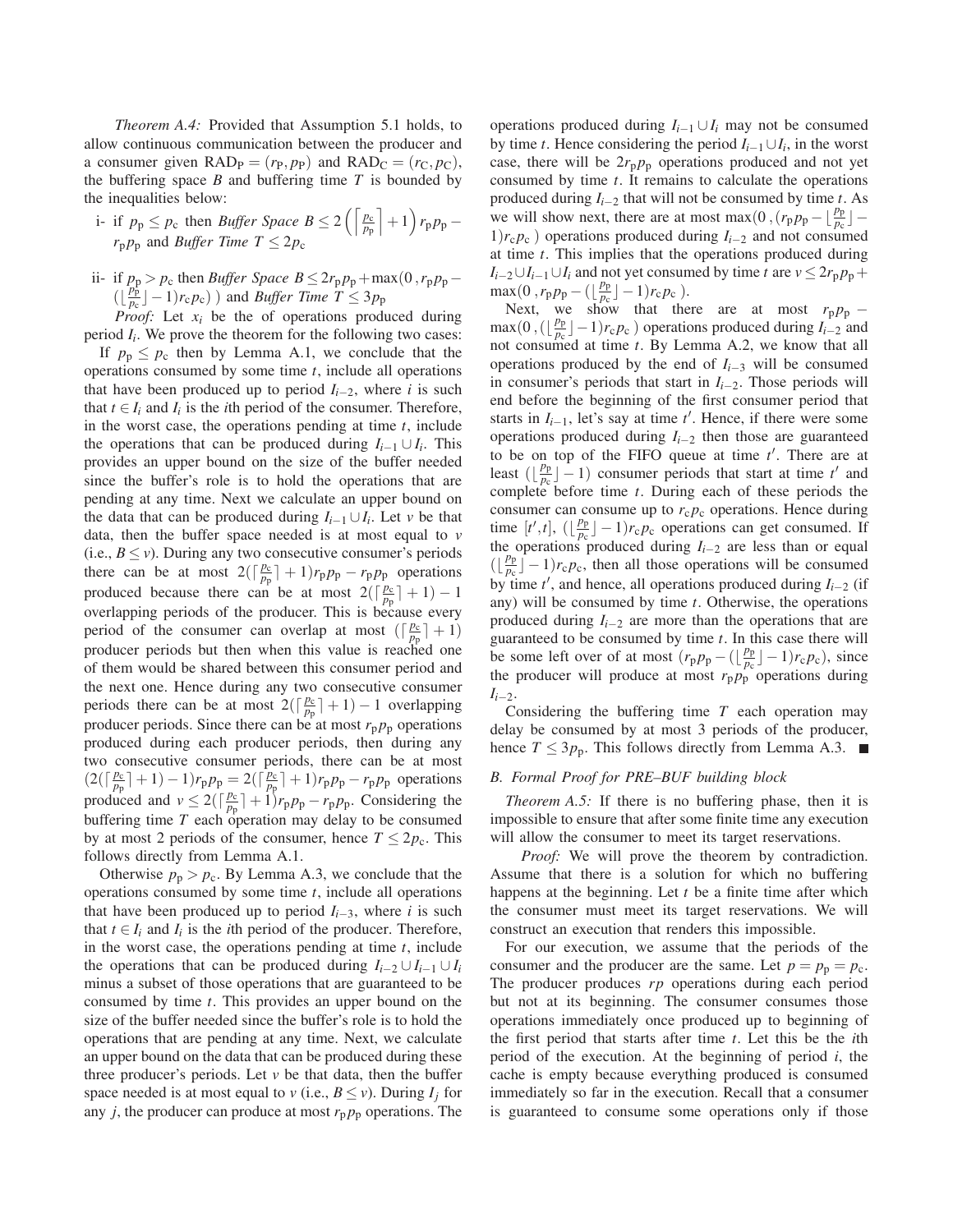

**Figure 8: Pre–buffering:** Analysis of PRE–BUF building block.

are available at the beginning of its period (assuming that those are less than *rp*). If operations become available for consumption within the period but after its beginning they may or may not be consumed during that period. Hence, we can construct the period *i* in such a way so that nothing gets consumed during period *i*, violating the target reservations for the consumer for period *i*. Since period *i* starts after time *t* we reached a contradiction to the fact that the solutions was guaranteeing the target after time *t*.

*Theorem A.6:* Given a target performance  $(r, p_c)$  of a consumer, a producer can have processing capabilities  $(r, p_p)$ such that  $p_c > p_p$ , if we allow a buffering phase of length  $2p_c$  and there is a buffer with buffering space  $B \leq 2rp_c +$  $(\lceil \frac{p_c}{p_p} \rceil + 1)rp_p$  and buffering time  $T \leq 3p_c + p_p$ 

*Proof:*

Let's divide the producer's periods in time frames such that each time frame is defined by the starting and ending of the consumer's periods as illustrated in Figure 3(left). In particular, the *i*th time frame,  $I_i$  starts at the beginning of the *i*th consumer period and ends when this period ends, hence the length of  $I_i$  is equal to  $p_c$  (for all  $i \ge 1$ ).

If the production of operations was happening uniformly, then everything produced in *Ii* would be available for consumption in the  $(i+2)$ nd period of the consumer for  $i \geq 1$ . Since the length of  $I_i = p_c$ , then during  $I_i$  there would be *rp*<sup>c</sup> data produced which is exactly the data that is consumed within a consumer period. Hence, if the producer was producing uniformly operations then the operations produced during  $I_i$  would be consumed during the  $(i+2)$ nd period which in turn proves that the target reservation is met starting from the 3rd consumer period. Recall that during the first two consumer periods there is no consumption because of our choice of buffering phase. We will show that the fact that the data is not uniformly produced does not affect the statements above.

During each period of the producer there are  $rp_p$  operations produced. Let's split those operations so that exactly  $rp_c$  operations are assigned per each  $I_i$  interval in the following way: All operations produced during complete periods of the consumer that belong in  $I_i$  are assigned to  $I_i$ ; if  $I_i$  contains incomplete periods of the producer, then we assign part of the operations produced during those periods based on the overlapping part as if the operations were produced uniformly during those periods. There are exactly  $rp_c$  operations assigned to each period  $I_i$  and there is no operation produced which is not assigned to some time frame.

We claim that the operations assigned to  $I_i$  are consumed during the  $(i+2)$ nd period of the consumer. This implies that the buffering time  $T \leq 3p_c + p_p$  because the operations assigned to  $I_i$  are either produced during  $I_i$  or in some period of the producer that overlaps  $I_i$ . To prove the above statement, first, recall that the consumer can only consume  $rp_c$ operations per period, hence there will be an exact matching of the time frames  $I_i$  to the periods of the consumer. It remains to prove that the operations assigned to  $I_i$  are available for consumption at the beginning of the  $(i+2)$ nd consumer period. The operations assigned to  $I_i$  are either produced within  $I_i$  or they are produced within producer's periods which have some overlap with  $I_i$ . Since  $p_c > p_p$ , all producer periods from which we assign operations to *Ii* will finish within  $I_{i+1}$ . Hence, all operations assigned to  $I_i$  are produced before the beginning of  $I_{i+2}$ . Since the beginning of  $I_{i+2}$  is the same of the beginning of the  $(i+2)$ nd consumer period, the lemma follows.

Next, we will calculate the bound on the size of the buffer component. Let *t* be a time in the  $(i+2)$ nd consumer period. All operations assigned up to the beginning of  $I_i$  have been consumed by time *t* because they have been consumed by the  $(i+1)$ st consumer period. Hence, the operations pending at time *t* are bounded by the operations assigned to  $I_i \cup I_{i+1}$  plus the operations produced during  $I_{i+2}$ . The operations assigned to  $I_i \cup I_{i+1}$  are  $2rp_c$ . The operations produced during  $I_{i+2}$  are bounded by  $(\lceil \frac{p_c}{p_p} \rceil + 1)rp_p$ . In total, the pending operations at time *t* are bounded by  $2rp_c + (\lceil \frac{p_c}{p_p} \rceil + 1)rp_p$  and this is the bound of the size of the buffer component.

*Theorem A.7:* Given a target performance  $(r, p_c)$  of a consumer, a producer can have processing capabilities  $(r, p_p)$ such that  $p_c < p_p$ , if we allow a buffering phase of length  $\left[\frac{p_c+p_p}{p_c}\right]p_c$  and there is a buffer with buffering space  $4rp_p +$ *rp*<sub>c</sub> and buffering time  $T \leq 4p_p + p_c$ .

#### *Proof:*

By the definition of the buffering phase, the consumption starts from the beginning of the first consumer period after  $p_c + p_p$  time. Starting at that point and on, we divide the execution of the consumer into intervals  $I_i$  each of length  $p_p$  for *i*  $\geq$  1 as illustrated in Figure 3(right). We divide the operations produced into sets that get assigned to intervals  $I_i$  as follows: Interval  $I_i$  gets assigned exactly  $rp_p$  operations which have been produced during the *i*th producer period. We further divide those operations to assign exactly  $rp_c$ operations per consumer period after the buffering phase. This assignment happens by uniformly distributing the  $rp<sub>p</sub>$ operations assigned to each interval  $I_i$  so that each consumer's period that overlaps  $I_i$  gets proportional amount of operations according to the length of its overlapping part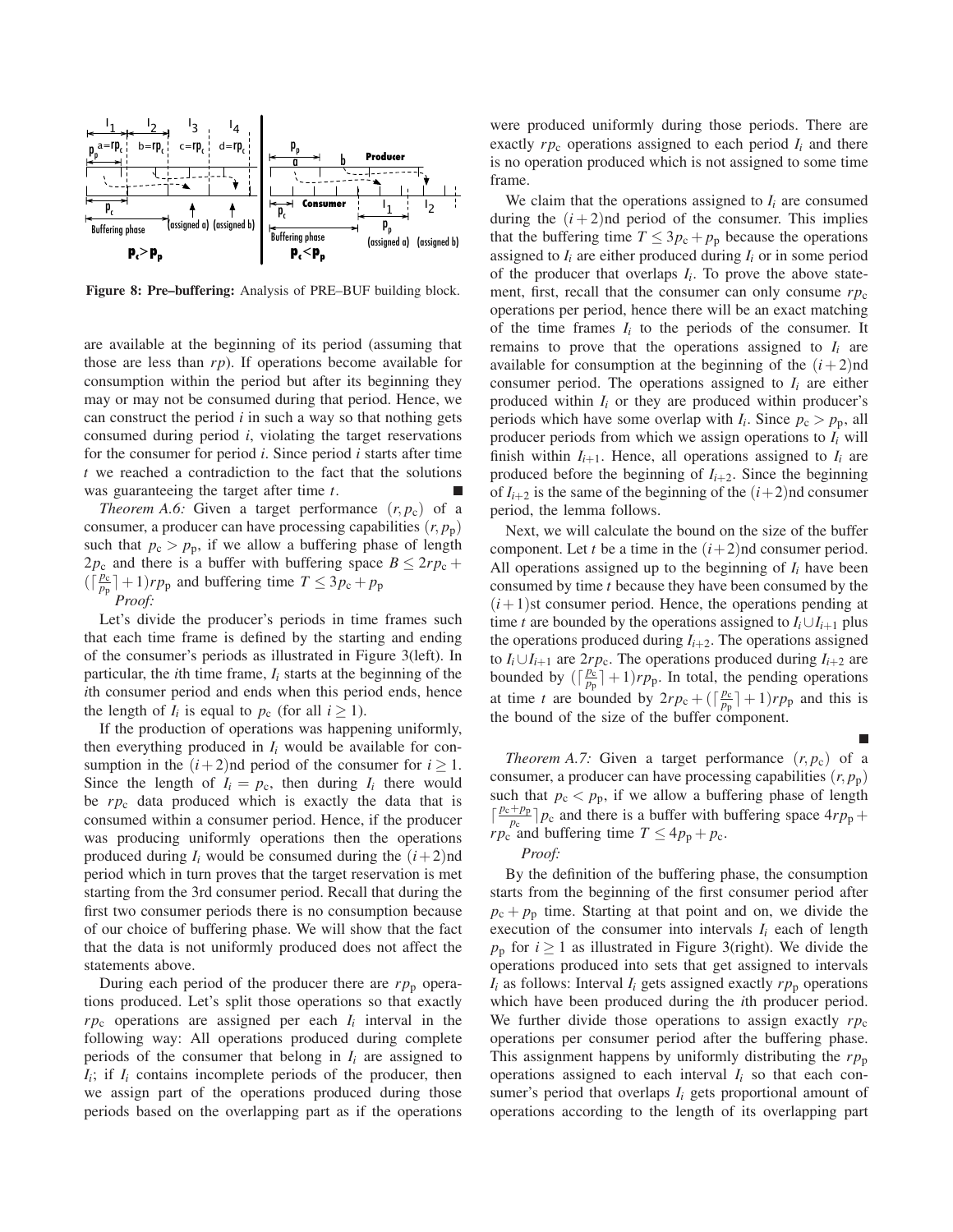with  $I_i$  (i.e., if a consumer period overlapping length with  $I_i$ is *x* then it gets assigned exactly *rx* operations from interval *Ii*).

Next, we prove that all assigned operations to each of the consumer periods (after the buffering phase) are available for consumption at the beginning of each such period. Then, since there are exactly  $rp_c$  operations assigned to each consumer period, then during each consumer period *rp*<sup>c</sup> operations get consumed, and the target reservations are met. Let's pick any period *p* of the consumer which starts after the buffering phase. First, assume that *p* belongs completely to an interval  $I_i$ . In that case, the operations assigned to  $p$  are operations produced during the *i*th producer period. By the choice of buffering phase,  $I_i$  starts at least  $p_c$  time after the end of the *i*th period period. Hence, the operations assigned to *p* are available for consumption before the start of *Ii* and hence at the beginning of *p*. Second, let *p* be a consumer period that is divided between two intervals  $I_i$  and  $I_{i+1}$ . In this case, the operations assigned to *p* are produced during both producer periods  $i$  and  $(i + 1)$ . Similarly to above, since the *i*th period of the producer completes before  $I_i$  then those operations are available at the beginning of *p*. We will now prove that the  $(i + 1)$ st producer period is also completed before *p* starts. This completes the proof because this implies that the operations assigned to  $p$  are available for consumption at the beginning of *p*. Let *t* be the time where  $I_i$  ends (and  $I_{i+1}$  begins). Because  $p$  is split between  $I_i$  and  $I_{i+1}$ ,  $p$  is the last period which overlaps  $I_i$ . Since  $p$  is a consumer period with length  $p_c$  then  $p$  starts after time  $t - p_c$ . Because the length of the buffering phase is at least  $p_p + p_c$  and the length of the interval  $I_i$  is  $p_p$ , the producer period  $(i+1)$  starts before or at  $t - (p_p + p_c)$ . Since the length of the producers periods is  $p_p$ , then the producer period  $(i+1)$  ends before or at time  $t - p_c$ . Hence, since *p* starts after time  $t - p_c$  (as we showed above), *p* starts after the  $(i+1)$ st producer period is completed. This completes the proof that the target consumer reservations are met after the buffering time of  $p_c + p_p$ .

Next, we calculate an upper bound on the buffer size that allows the buffering phase of  $\left[\frac{p_c+p_p}{p_c}\right]p_c$ . Let time *t* be during the buffering phase. Then up to 3 producer periods can be accumulated for consumption at time *t*. This is because the buffering phase may overlap with at most 3 producer's periods. Let time *t* be within some interval *Ii* (i.e., after the buffering phase). Interval  $I_i$  overlaps with at most two producer periods whose operations may be pending. To accommodate those the buffer needs at most  $2rp_p$  size. It remains to calculate the data that has been produced before those two producer periods which have not been consumed by time *t*. The operations assigned to consumer periods overlapping *Ii* are produced in the *i*th and possibly the  $(i - 1)$ st producer period. Since there can be at most  $\left[\frac{p_c+p_p}{p_c}\right]p_c$  distance between the beginning of *Ii* and the beginning of the *i*th producer period (by the buffering phase length), then there can be at most another 2 producer's periods between *Ii* and the *i*th producer period. The operations of those producer's periods may be pending at time *t*. To store those, we would require an additional buffer size of  $2rp_p$ . Finally, the operations of the  $(i-1)$ th period of the producer possibly assigned to a period of *Ii* are the only remaining operations that can be pending at time *t* as all other operations are already consumed before  $I_i$  starts. Next, we show that the operations produced during the  $(i-1)$ st producer's period that are assigned to a consumer's period in  $I_i$  are at most  $rp_c$ . This is because since a consumer period of *Ii* gets assigned operations from the  $(i - 1)$ st producer period, that means that this consumer's period overlaps both *Ii*−<sup>1</sup> and *Ii*. The overlapping part of this period to  $I_{i-1}$  is of length at most  $p_c$ , hence since the assignment of data happens in a uniform distribution, then the data assigned to this overlapping part of this consumer's period is at most  $rp_c$ . In total the pending data at time  $t$  is then bounded by  $4rp_p + rp_c$ .

Finally, the buffering time *T* is at most  $4p_p + p_c$  because each operation produced during period *i* will be consumed during a producer's period overlapping interval *Ii* as explained above and the separation of those two is at most  $4p_{p} + p_{c}$ .

*Theorem A.8:* Given a target performance  $(r, p_c)$  of a consumer, a producer can have processing capabilities  $(r, p_p)$ such that either  $p_c$  is a multiple of  $p_p$  or vise versa, if we allow a buffering phase of length  $max(p_c, p_p)$  and there is a buffer with buffering space  $B \leq 2r \cdot max(p_c, p_p)$  and buffering time  $T \leq 2 \max(p_p, p_c)$ .

*Proof:* Let's divide the execution into intervals, *Ii* of length  $p = max(p_c, p_p)$  each (for  $i \ge 1$ ). During  $I_1$  no consumption happens because of the buffering phase.

If  $p = p_p$ , then  $I_i$  is aligned to the producer's period. The  $rp$  operations produced during  $I_i$  are available for consumption at the beginning of  $I_{i+1}$  for all  $i \geq 1$ . Let  $p_p = k p_c$  for some natural number *k*. During  $I_{i+1}$  there are *k* periods of the consumer each consuming *rp*<sup>c</sup> operations. Therefore, during  $I_{i+1}$  there will be  $krp_c = rp_p$  operations consumed if they are available at the beginning of  $I_{i+1}$ . Since those are produced during  $I_i$ , they are available at the beginning of  $I_{i+1}$ , hence the target reservation of the consumer is met.

If  $p = p_c$  then  $I_i$  is aligned to the consumer's period. Let  $p_c = kp_p$  for some natural number *k*. During  $I_{i+1}$ there are k periods of the producer each producing  $rp_p$ operations. Therefore during  $I_{i+1}$  there will be  $krp_p = rp_c$ operations produced. The operations produced during *Ii* will be available for consumption at the beginning of  $I_{i+1}$ (which is a consumer's period) for  $i \geq 1$ . Therefore, at all consumer's periods with the exception of the first that is the buffering phase, the consumer will be consuming exactly *rp*<sup>c</sup> operations, which is its target reservation.

At any given time  $t$  in  $I_i$  the operations pending are the ones produced during  $I_{i-1} \cup I_i$ . This is because the